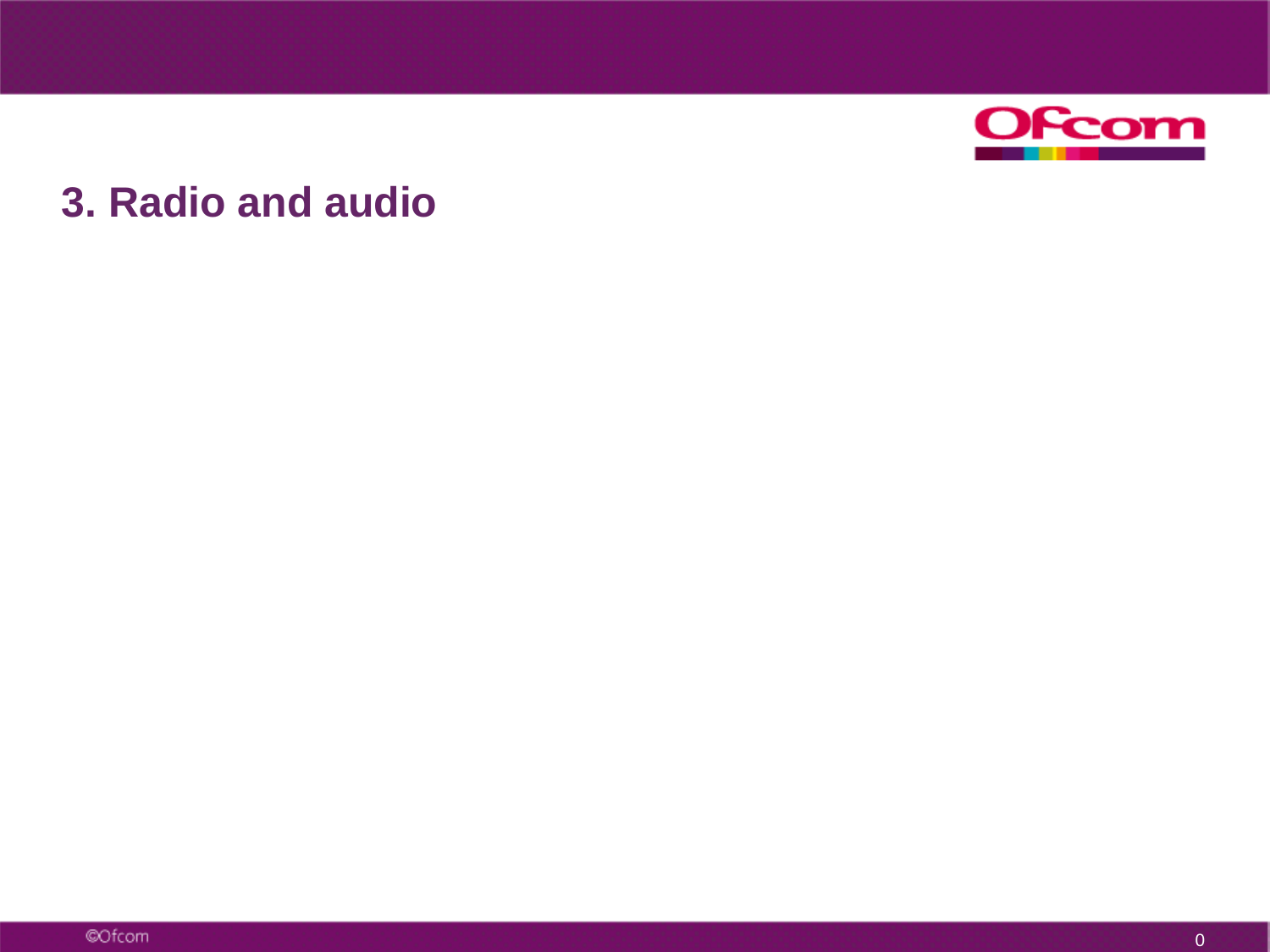

### UK radio industry key metrics

| <b>UK radio industry</b>                | 2005    | 2006    | 2007    | 2008    | 2009    | 2010    |
|-----------------------------------------|---------|---------|---------|---------|---------|---------|
| Weekly reach of radio (% of population) | 90.0%   | 89.8%   | 89.8%   | 89.5%   | 89.8%   | 90.6%   |
| Average weekly hours per head           | 21.6    | 21.2    | 20.6    | 20.1    | 19.8    | 20.1    |
| <b>BBC</b> share of listening           | 54.5%   | 54.7%   | 55.0%   | 55.7%   | 55.3%   | 55.2%   |
| <b>Total industry revenue</b>           | £1,118m | £1,126m | £1,174m | £1,137m | £1,092m | £1,123m |
| <b>Commercial revenue</b>               | £530m   | £512m   | £522m   | £488m   | £432m   | £438m   |
| <b>BBC</b> expenditure                  | £588m   | £614m   | £652m   | £649m   | £660m   | £685m   |
| Radio share of advertising spend        | 3.3%    | 3.0%    | 2.9%    | 2.8%    | 2.8%    | 2.7%    |
| DAB digital radio take-up (households)  | 11.1%   | 16.0%   | 22.3%   | 29.7%   | 33.4%   | 35.8%   |

Source: RAJAR (all adults age 15+), Ofcom calculations based on figures in BBC Annual Report and Accounts 2010/11 note 2c [\(www.bbc.co.uk/annualreport\)](http://www.bbc.co.uk/annualreport), AA/Warc, broadcasters. Revenue figures are nominal.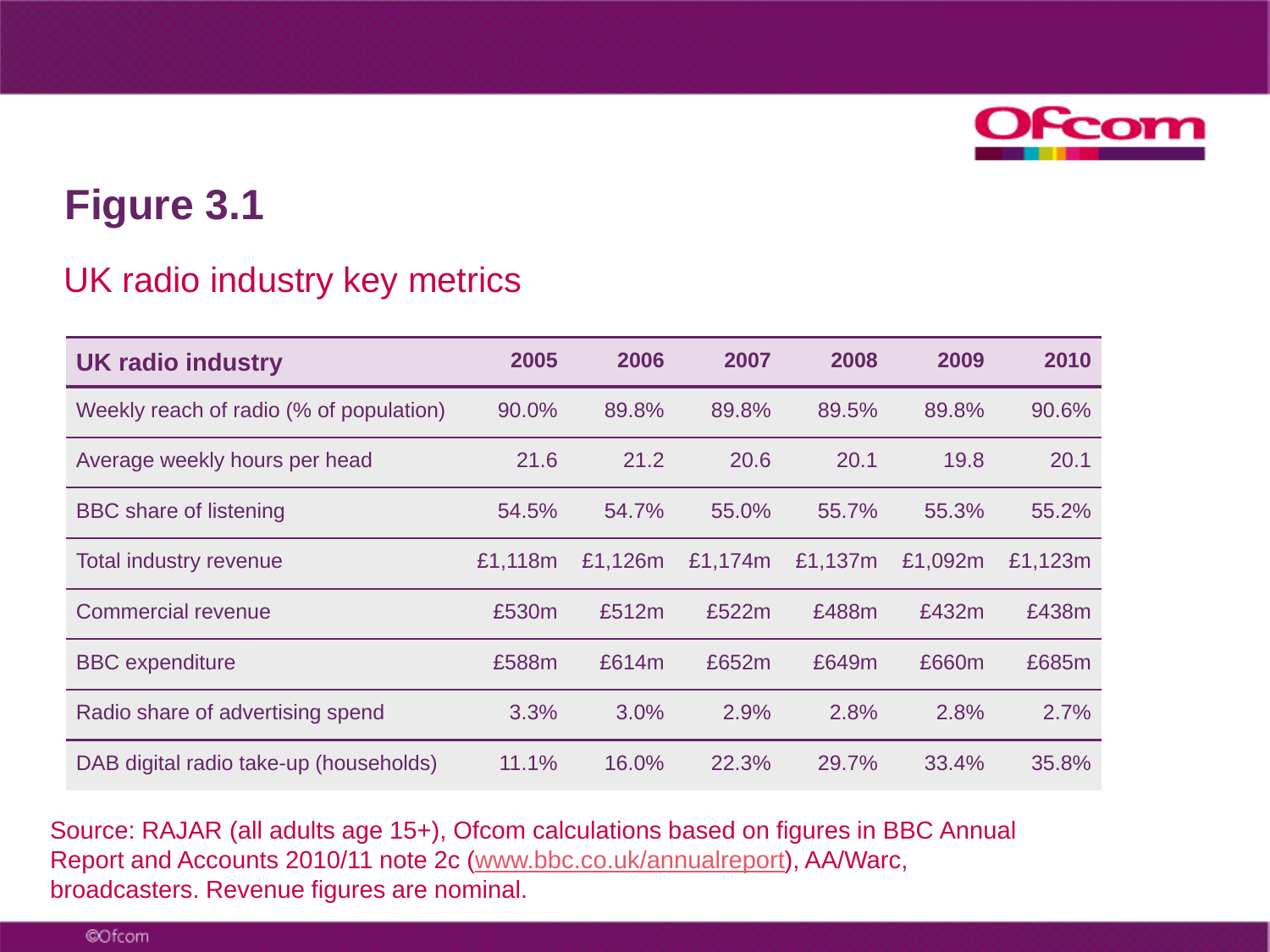

### Radio industry revenue and spending 2005-2010



Source: Ofcom / operator data / BBC Annual Report 2005-2010

Note: BBC expenditure figures are estimated by Ofcom based on figures in Note 2c of the BBC Annual Report [\(www.bbc.co.uk/annualreport\)](http://www.bbc.co.uk/annualreport); figures in the chart are rounded and are nominal.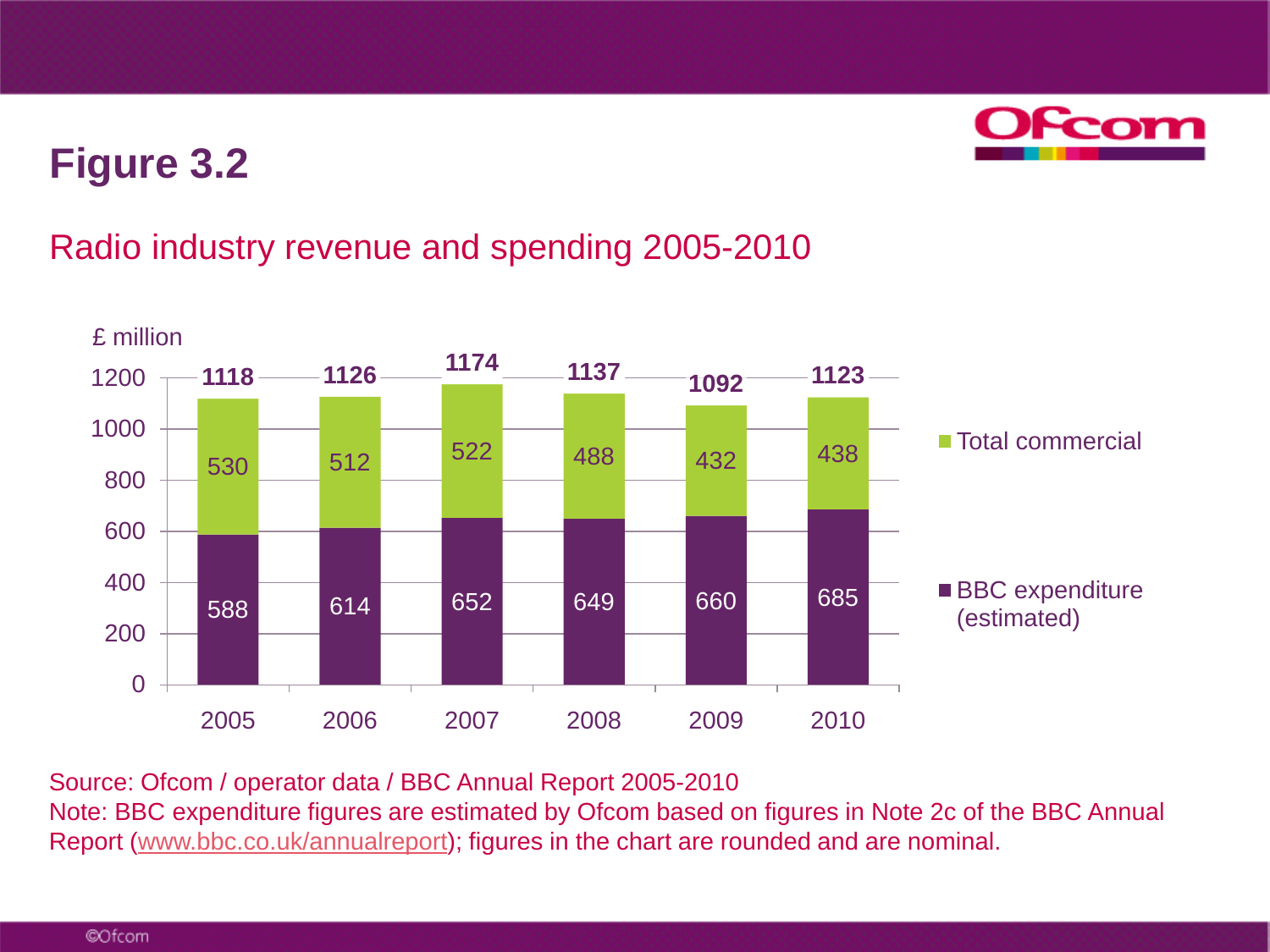

### Commercial revenue percentage change 2009-2010



#### Source: Ofcom / operator data 2009-2010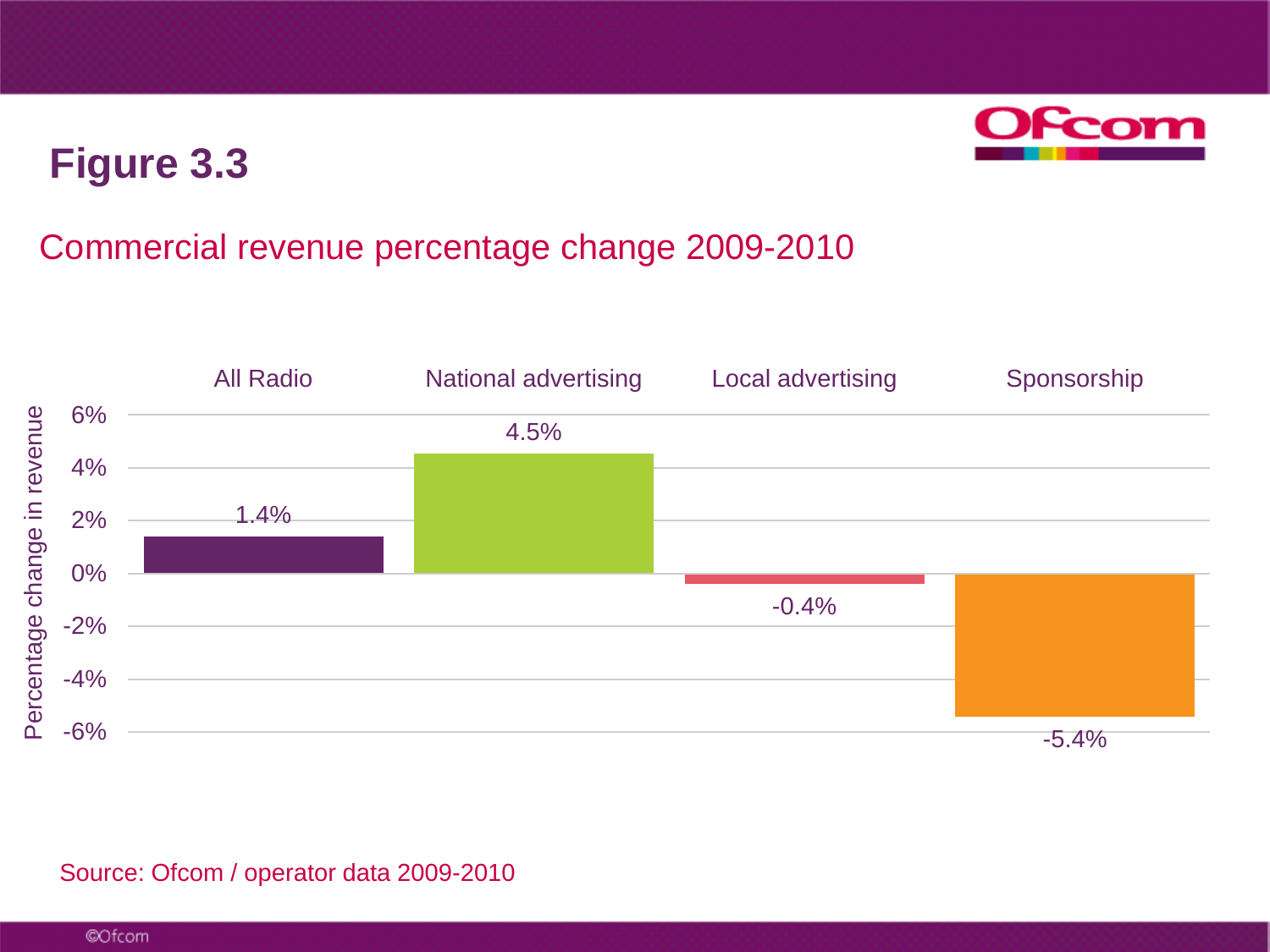

### BBC station expenditure percentage change 2009/10 – 2010/11

Annual % change of BBC radio station expenditure extending the state of the state of the state of the state of

BBC Radio 3 -6.1% BBC Radio 5 Live BBC Asian Network BBC Local/Regional BBC Network average BBC Radio 4 BBC Radio 1 BBC Radio 2 BBC Radio 4 Extra BBC 6 Music 1Xtra from the BBC

BBC Radio 5 Live Sports Extra



Source: BBC Annual Report 2010/11 note 2c [\(www.bbc.co.uk/annualreport\)](http://www.bbc.co.uk/annualreport). Note that these are financial year figures, excluding BBC-wide overheads, and are therefore not directly comparable to those set out in Section 3.2.2. Figures are nominal. It should be noted that the percentage changes are based on operating expenditure for individual stations based on financial years and they do not include BBC wide overheads; as such they are not comparable with the calendar year figures that are set out in Section 3.2.2.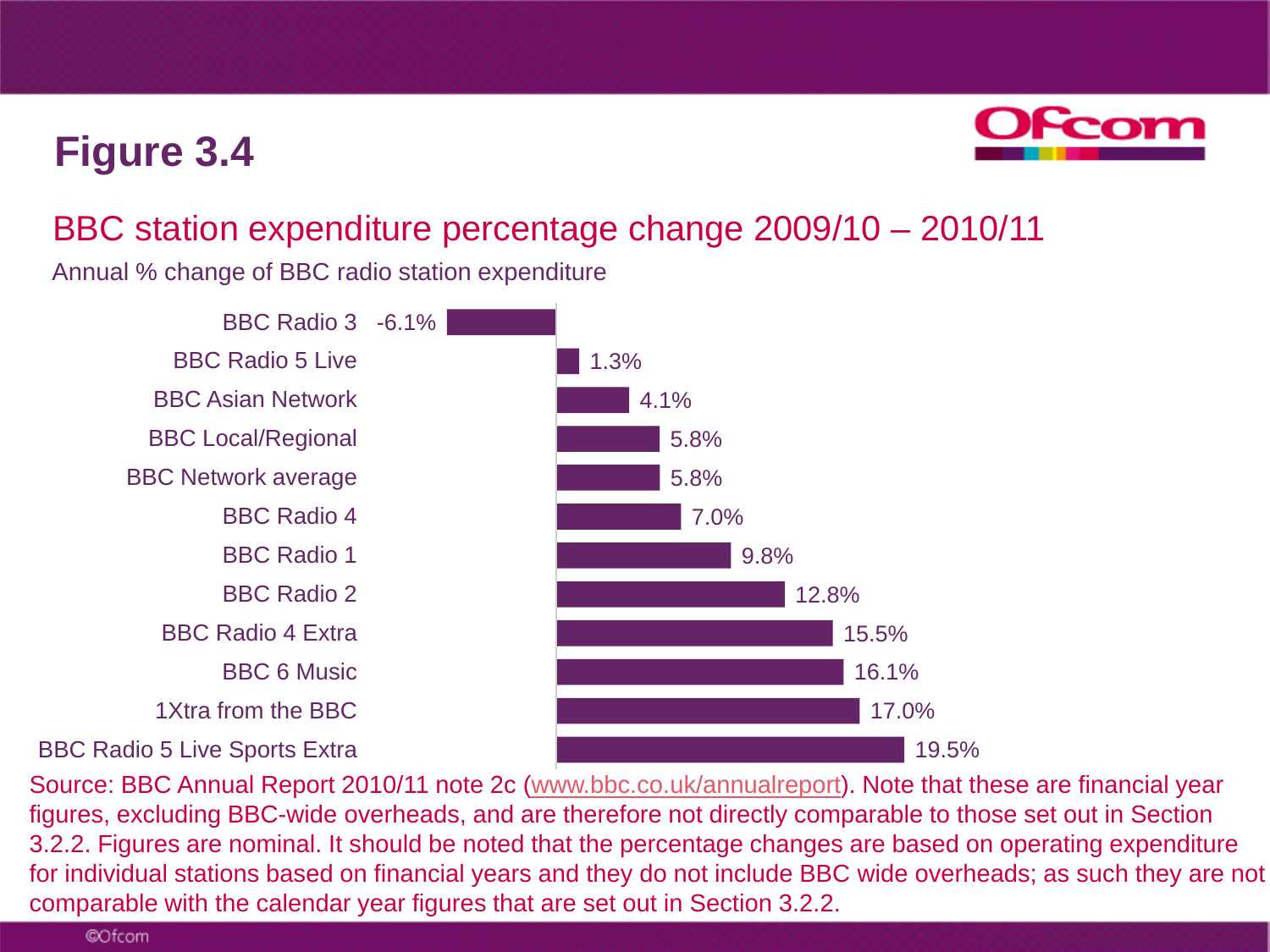

### Digital radio's share of radio listening, Q1 2011



#### Source: RAJAR / Ipsos MORI / RSMB

Note: 'Digital unspecified' relates to listening to digital-only stations where the survey respondent has not specified the listening platform used.

©Ofcom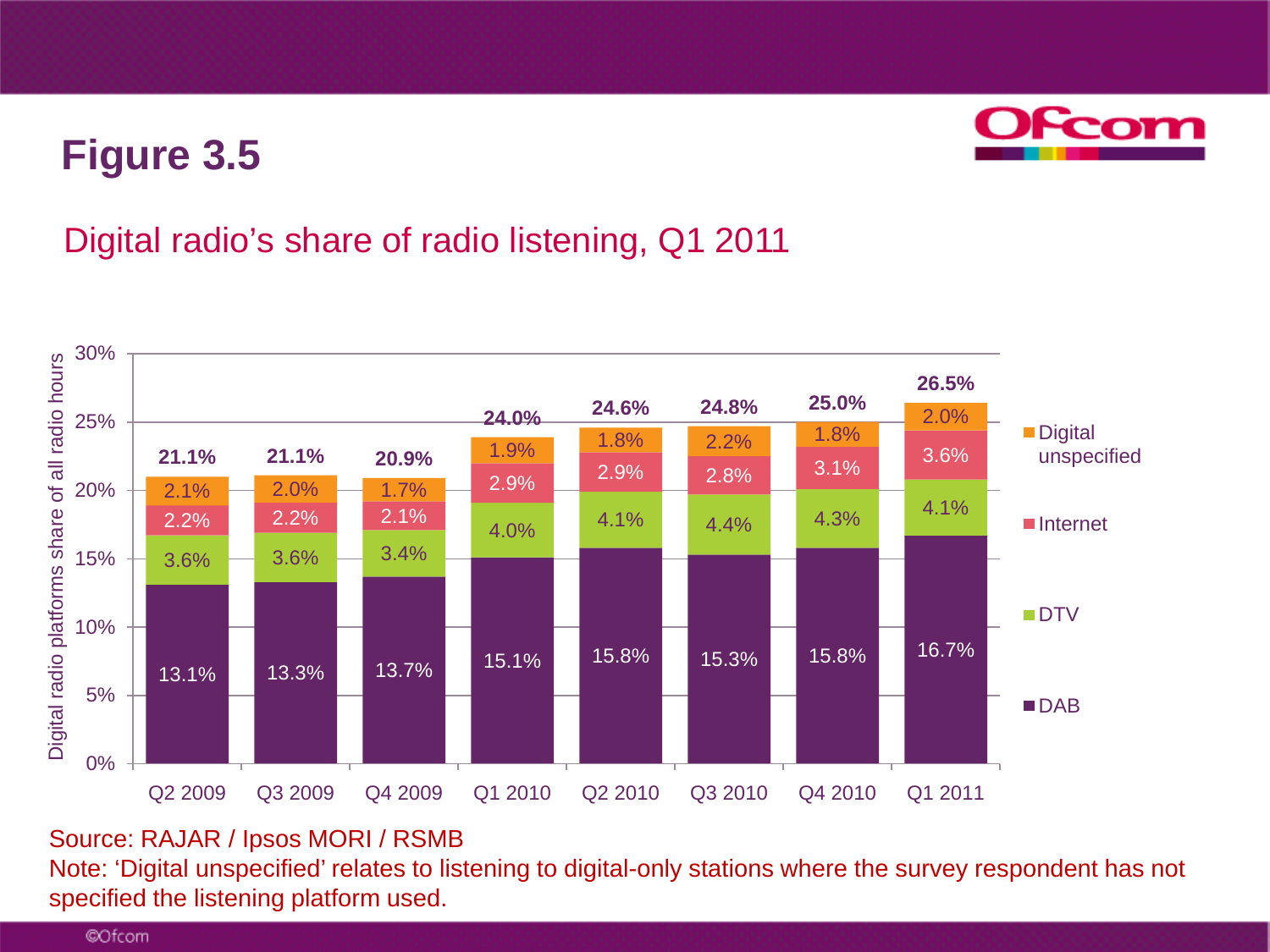

### Ownership of DAB set, Q1 2011

Percentage of adults who claim to own a DAB set / have a DAB set in the home



Source: RAJAR / Ipsos MORI / RSMB Q1 2005-2011.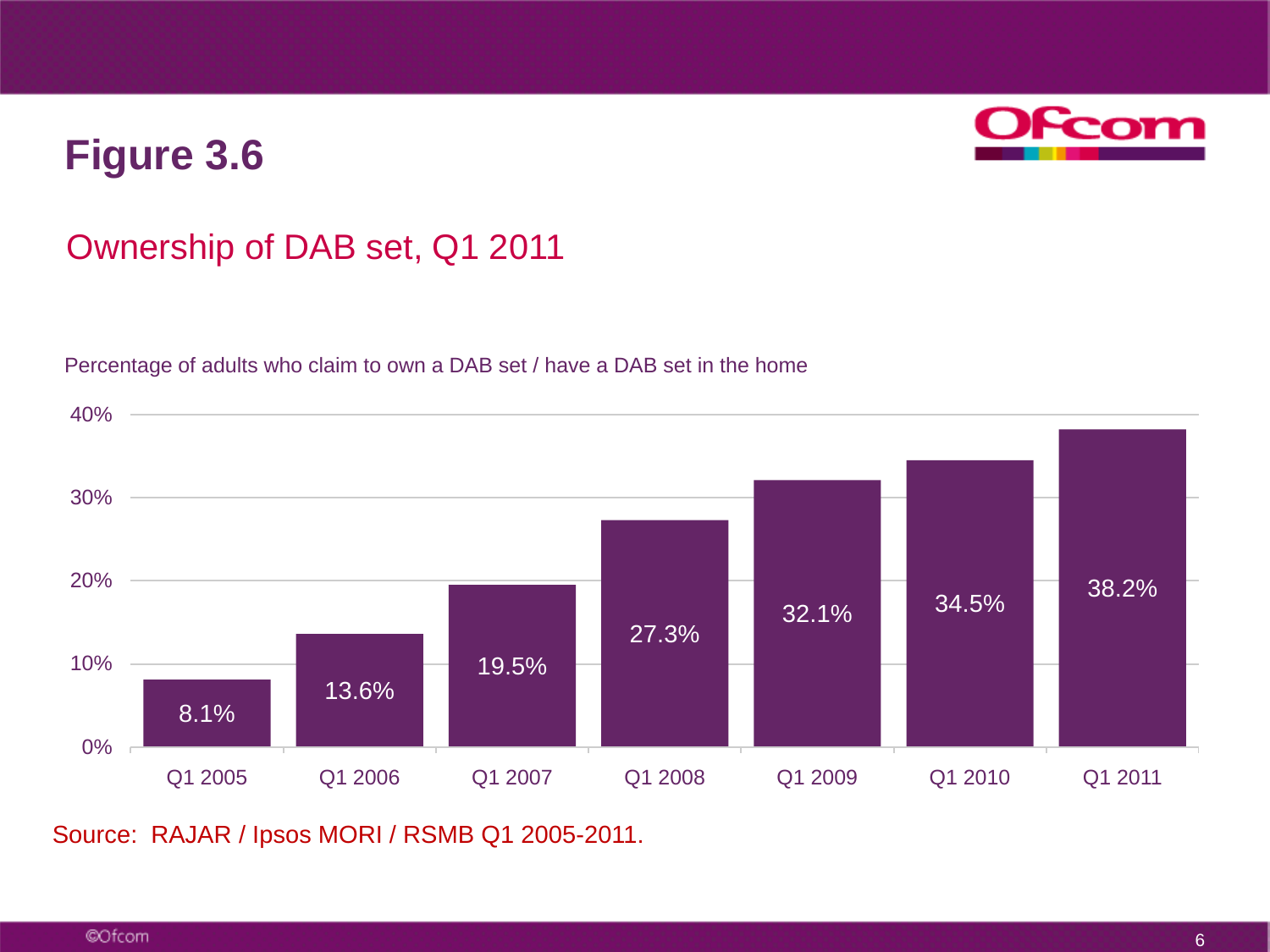

Take-up of equipment capable of receiving digital radio, Q1 2011



#### Source: Research from: Ofcom, GfK and RAJAR Q1 2010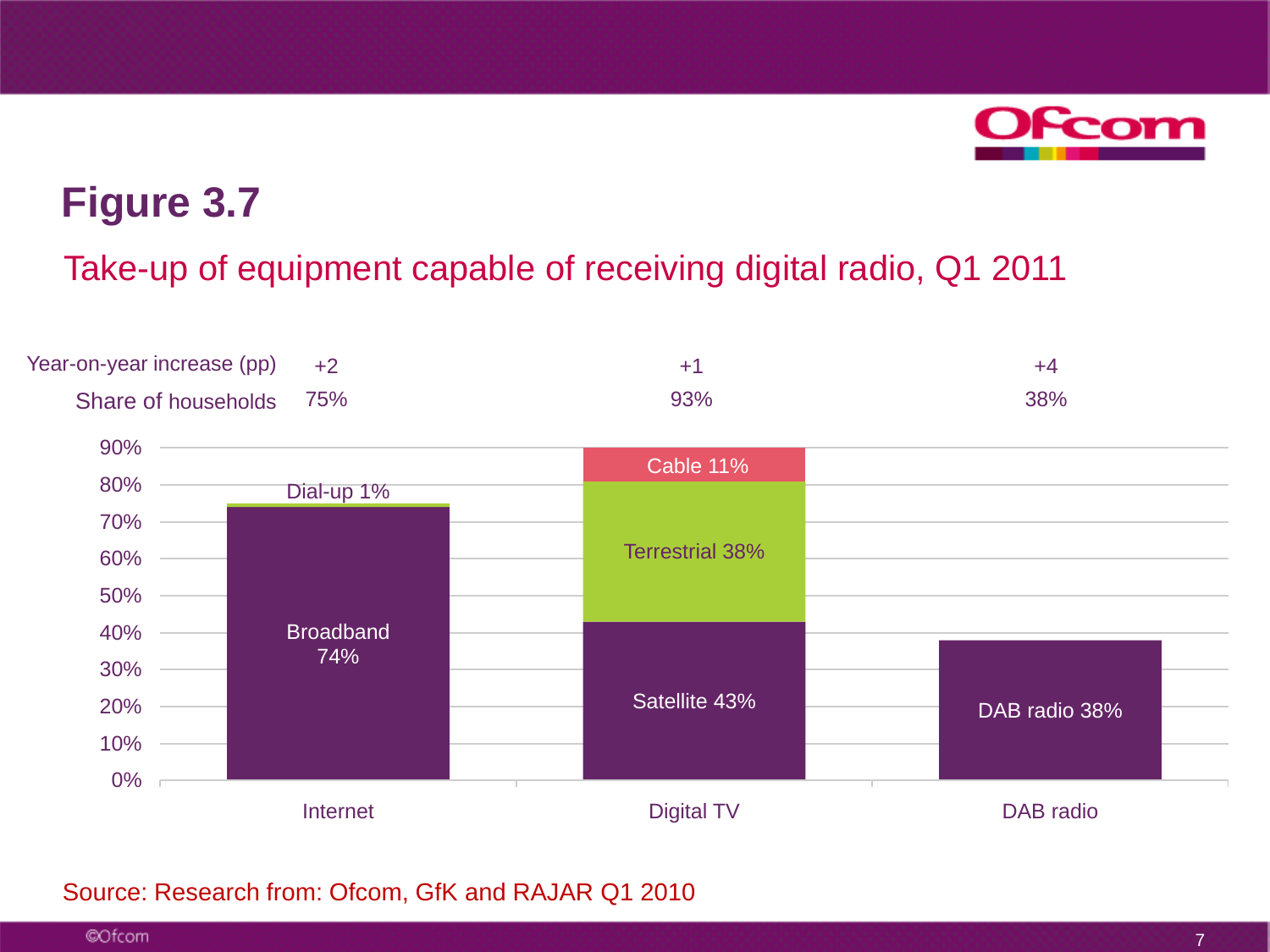

### BBC iPlayer quarterly radio requests



Radio requests (millions)

#### Source: Ofcom calculates based on BBC iStats [http://www.bbc.co.uk/blogs/bbcinternet/bbc\\_iplayer\\_press\\_pack/](http://www.bbc.co.uk/blogs/bbcinternet/bbc_iplayer_press_pack/)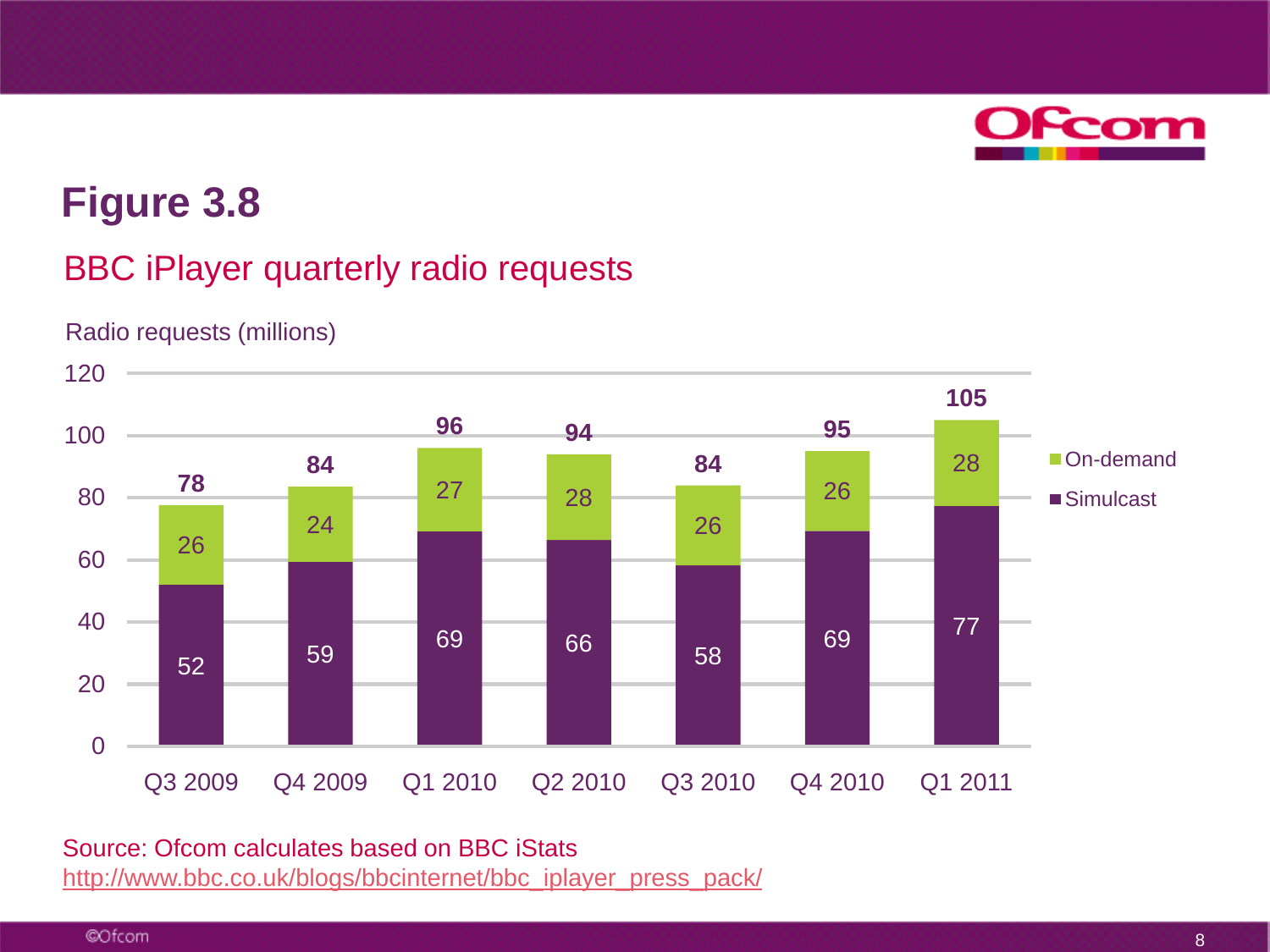

### Change in listening hours between 2009 and 2010

|                             | All Radio         | All BBC          | <b>All Commercial</b> |                  |                 |          | BBC network BBC local Nat commercial Local commercial |
|-----------------------------|-------------------|------------------|-----------------------|------------------|-----------------|----------|-------------------------------------------------------|
| 2010 weekly 1036m<br>hours: |                   | 571 <sub>m</sub> | 442m                  | 480 <sub>m</sub> | 92 <sub>m</sub> | 115m     | 327m                                                  |
| radio hours:                | Share of all 100% | 55.2%            | 42.6%                 | 46.3%            | 8.9%            | $11.1\%$ | 31.5%                                                 |



Source: RAJAR, all adults (15+). Data based on calendar year 2009 - 2010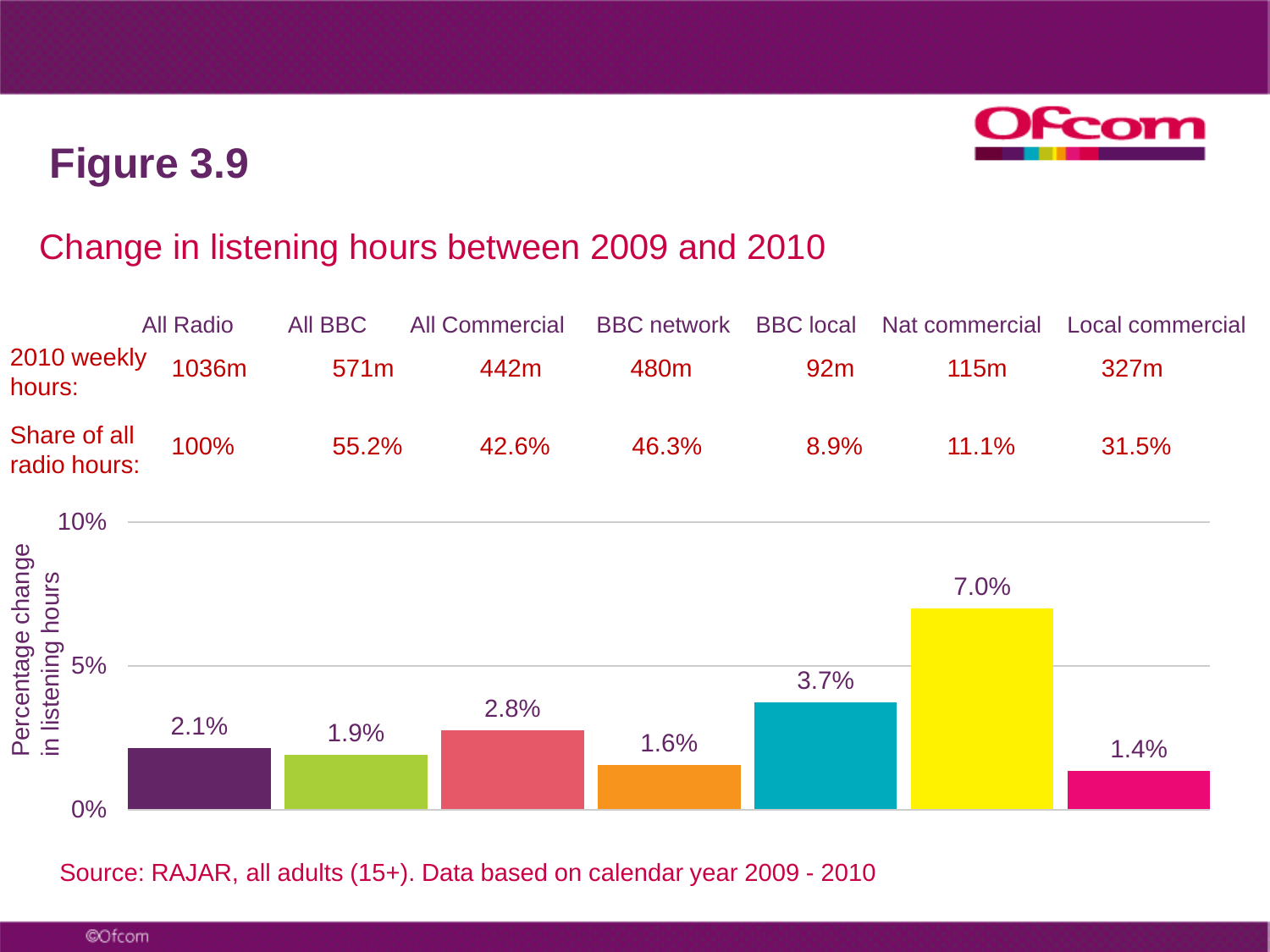

### Changes in listening hours, 2010 vs. 2009, by age group



Source: RAJAR, all adults (15+), data based on calendar years 2009 – 2010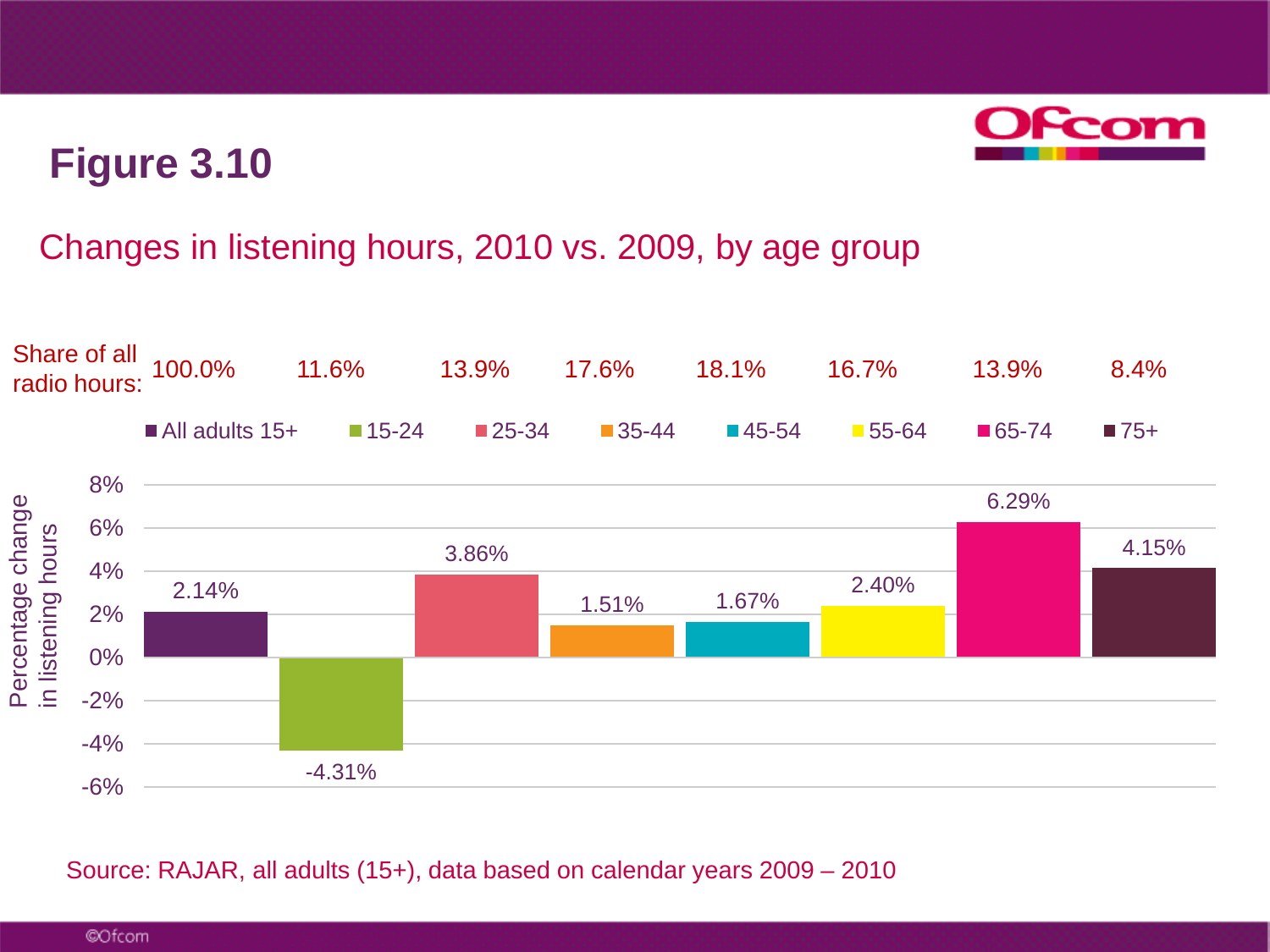

### UK commercial radio revenue and BBC radio spending



Source: Ofcom / operator data / BBC Annual Report 2005-2010

Note: BBC expenditure figures are estimated by Ofcom based on figures in Note 2c of the BBC Annual Report [\(www.bbc.co.uk/annualreport\)](http://www.bbc.co.uk/annualreport); figures in the chart are rounded and are nominal.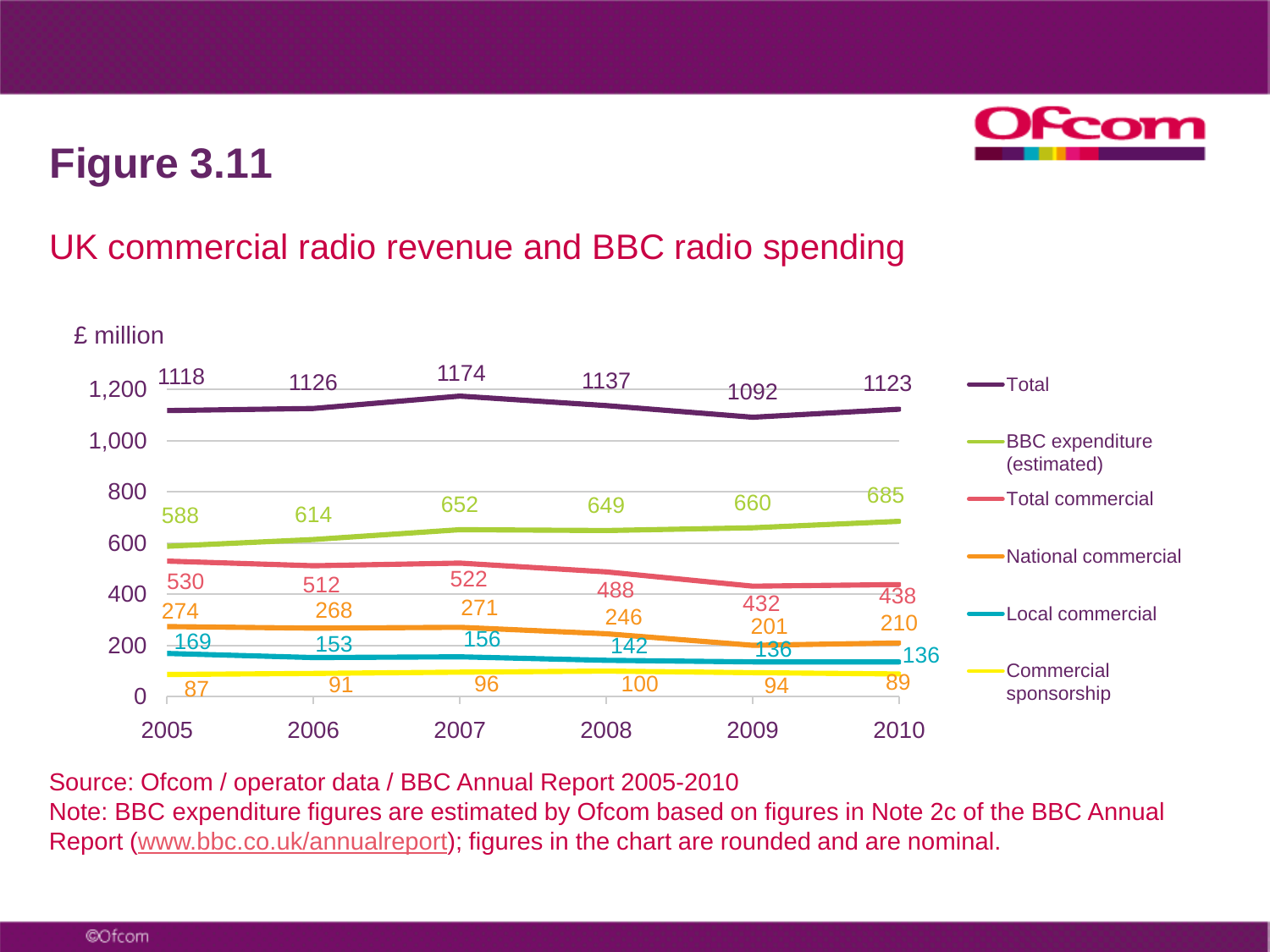

### UK radio advertising spend and share of display advertising, 2008 – 2010

Revenue £m Share of all advertising



Source: AA/Warc Expenditure Report. Figures are nominal.

[www.warc.com/expenditurereport](http://www.warc.com/expenditurereport)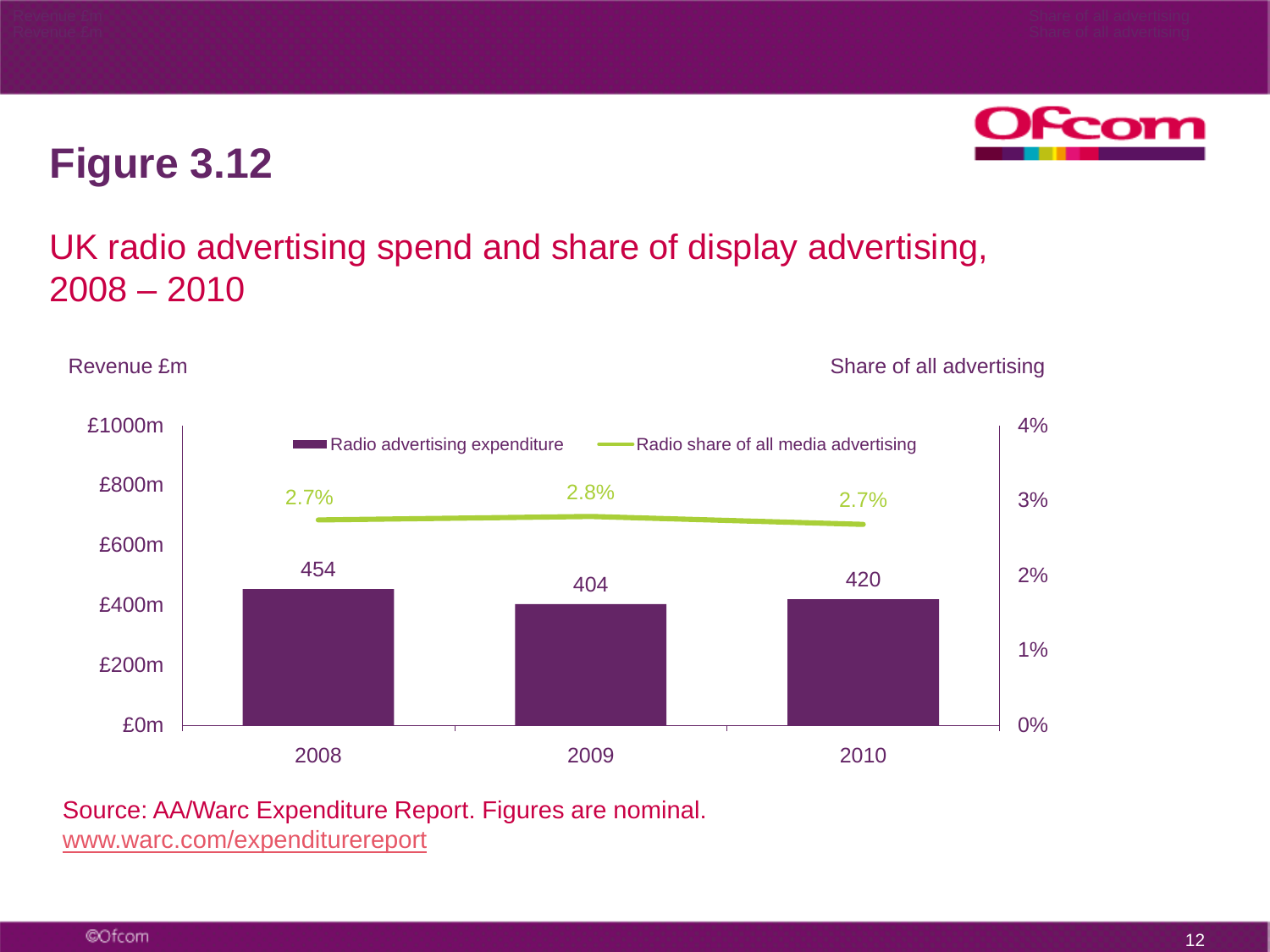

### Commercial radio revenue per listener



#### £ per listener

Source: Broadcaster returns and RAJAR, 2005-2010. Figures are nominal.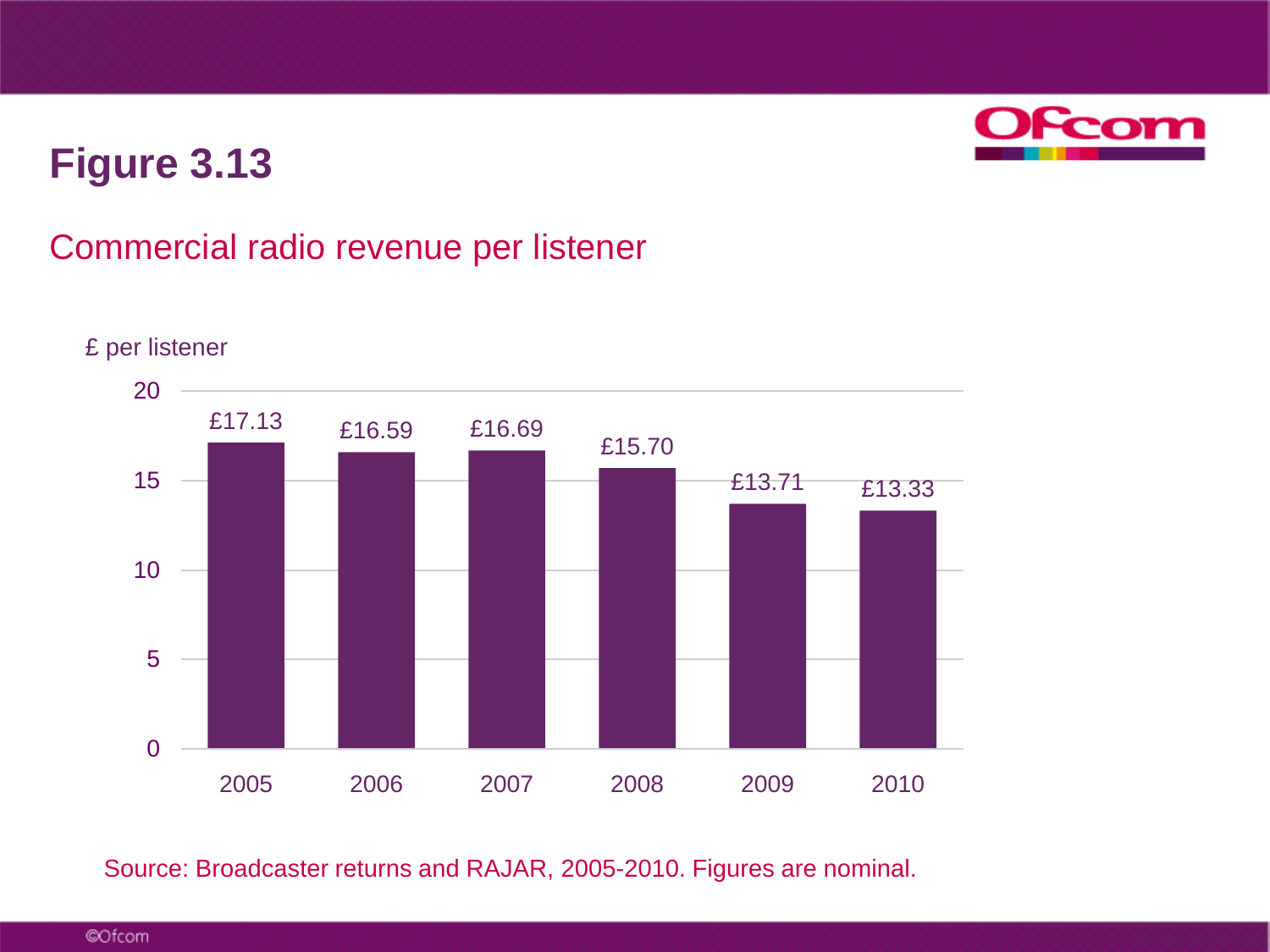

### Number of commercial analogue licences owned, by group



Source: Ofcom, June 2011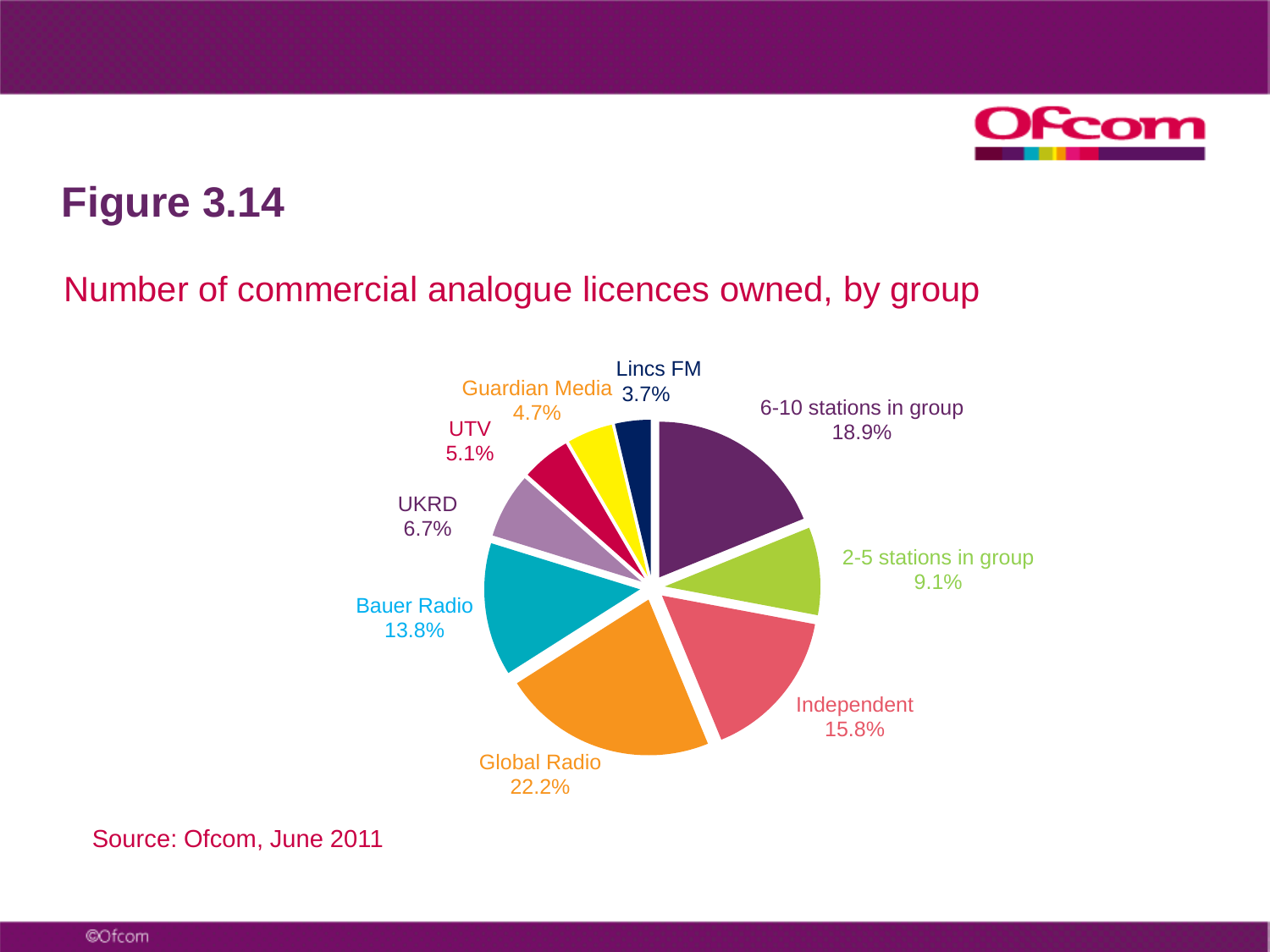

### Share of all radio listening hours, Q1 2011



Source: RAJAR, all adults (15+), year ending Q1 2011, does not include community radio listening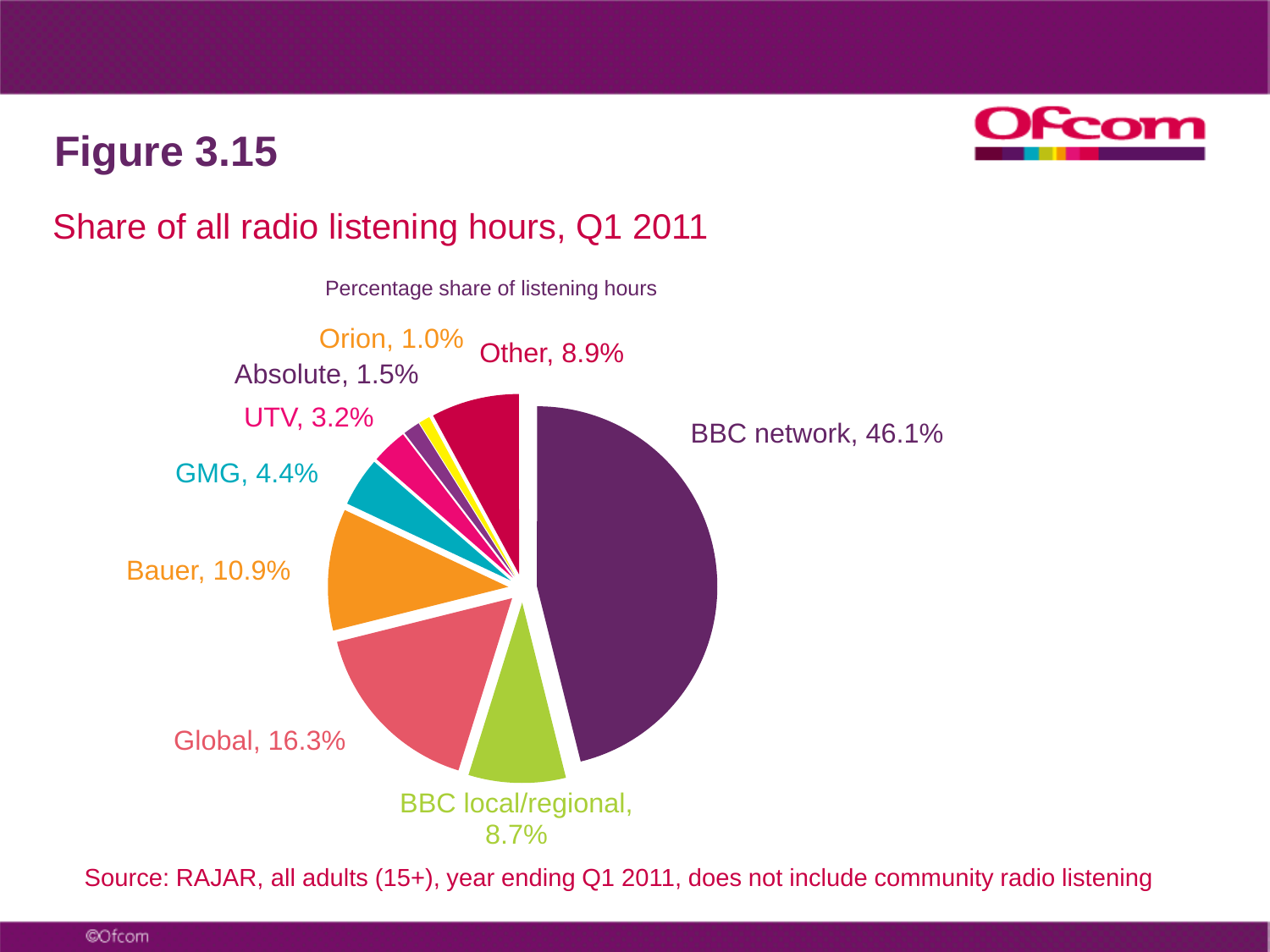

### Commercial radio by weekly audience reach: Q1 2011



Source: RAJAR, all adults (15+), Q1 2011. Note: pp = percentage points increase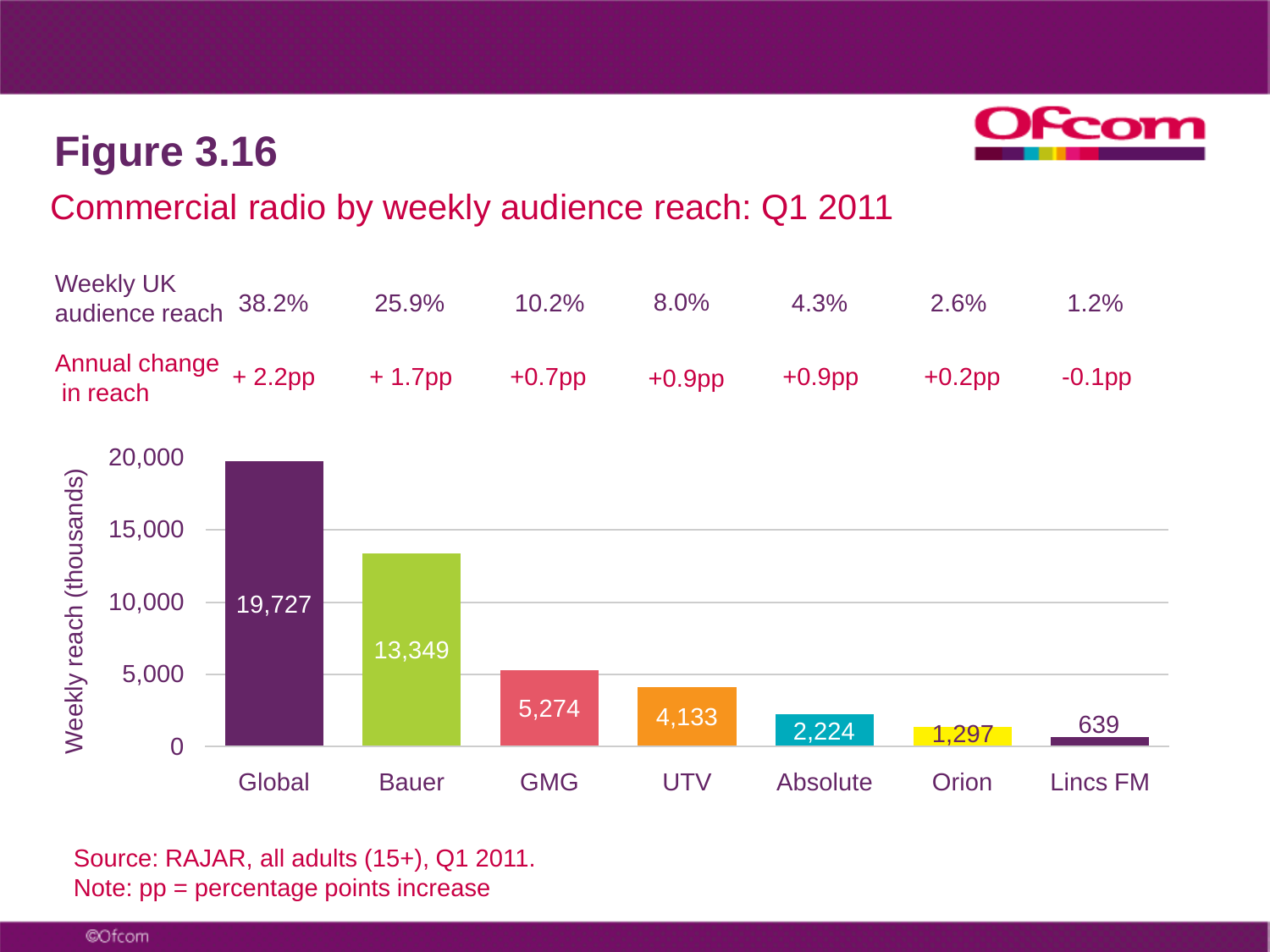

### Weekly reach of BBC stations: Q1 2011

Average weekly listening (% UK adults), and year on year change



#### Source: RAJAR, all adults (15+), Q1 2011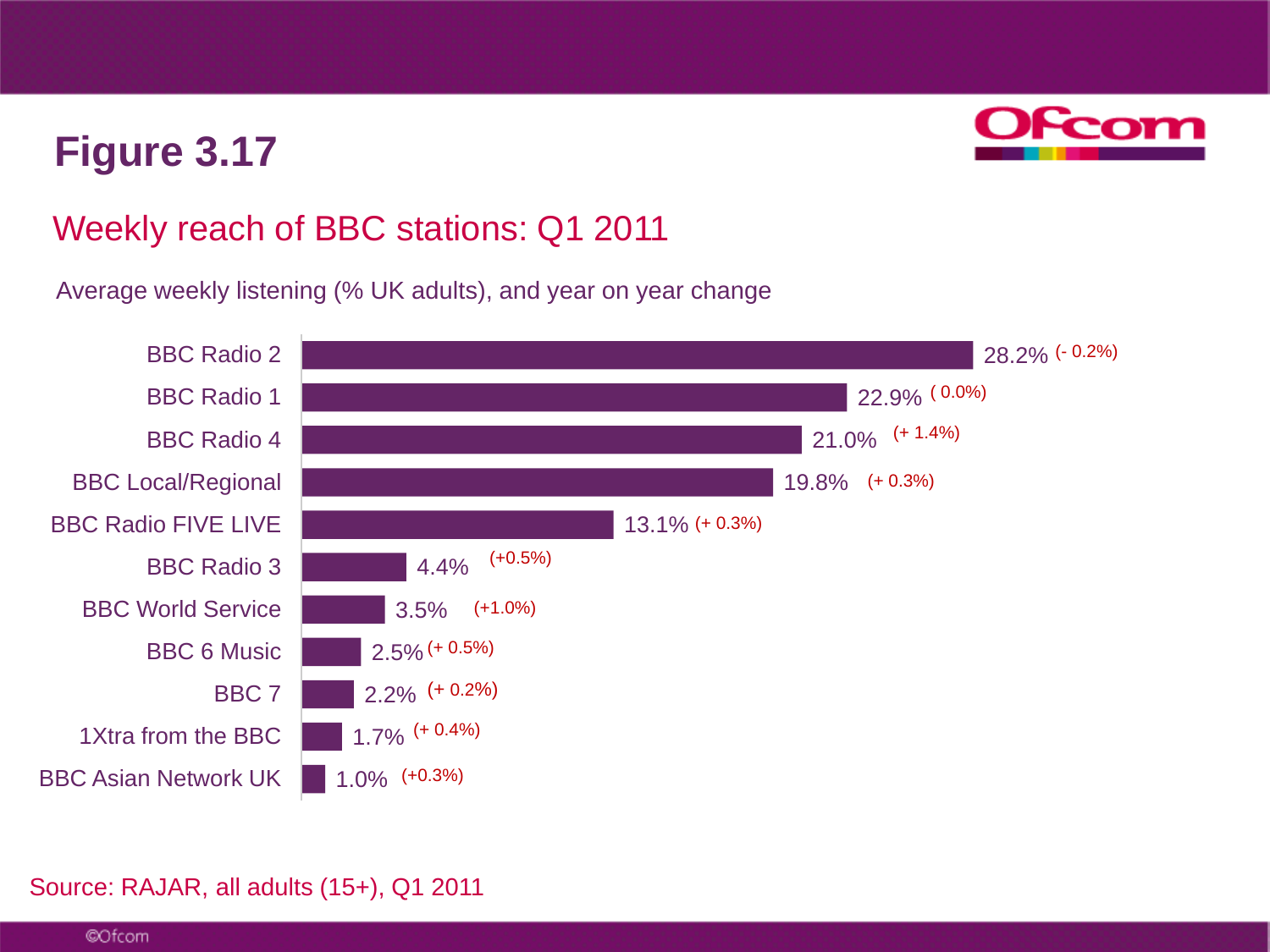

### BBC radio stations: spend on radio content, 2010/11



Cost (£m), (and % change year on year)

Source: BBC Annual Report 2010/11 Part 2 [\(www.bbc.co.uk/annualreport\)](http://www.bbc.co.uk/annualreport).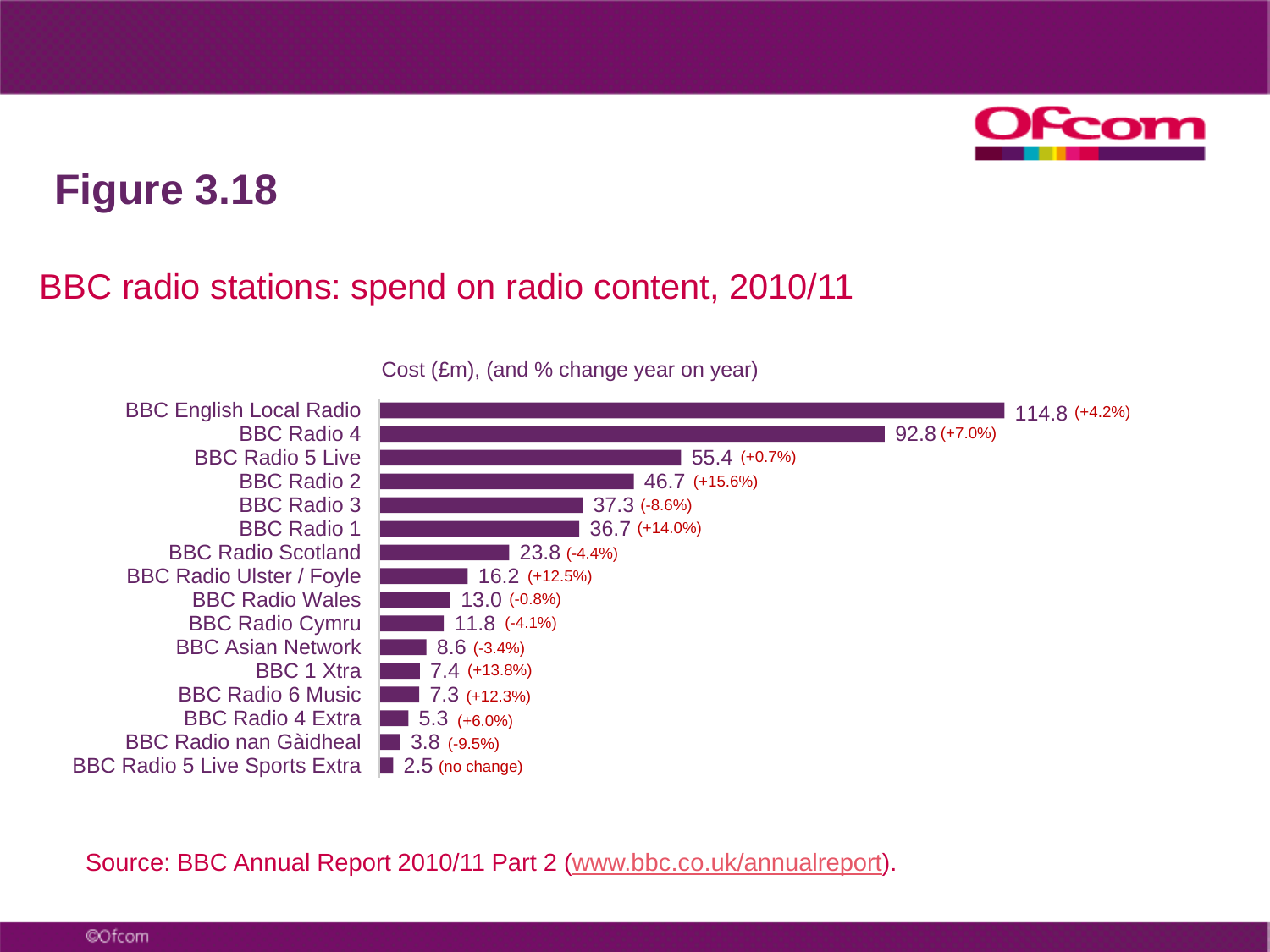

### BBC radio stations: cost per listener hour of programmes, 2010/11



Cost (pence) per listener hour, (and change year on year)

Source: BBC Annual Report 2010/11 Part 2 [\(www.bbc.co.uk/annualreport\)](http://www.bbc.co.uk/annualreport).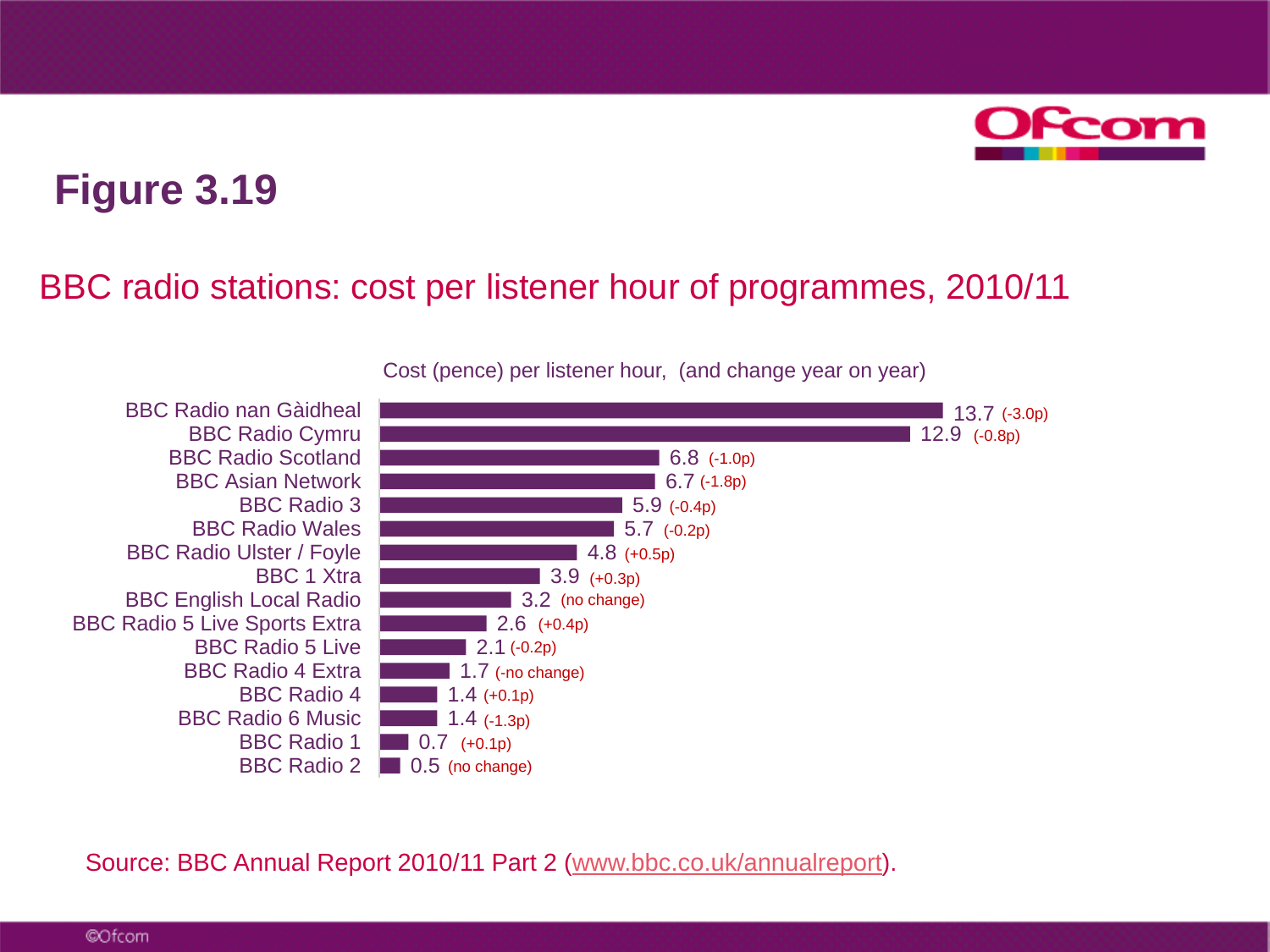

UK radio stations broadcasting on analogue, DAB digital radio, and community radio, July 2010

| <b>Type of station</b>       | <b>AM</b> | FM. | <b>AM/FM</b><br>total |
|------------------------------|-----------|-----|-----------------------|
| Local commercial             | 53        | 245 | 298                   |
| UK-wide commercial           | 2         | 1   | 3                     |
| <b>BBC UK-wide networks</b>  | 1         | 4   | 5                     |
| <b>BBC</b> local and nations | 36        | 46  | 46                    |
| <b>Community radio</b>       | 4         | 188 | 193                   |
| <b>TOTAL</b>                 | 96        | 484 | 545                   |

#### Source: Ofcom, July 2011

Note: the conditions of each licence will determine the amount of programming that may be shared between these licensed services. Here we have taken the view that a service providing at least four hours a day of separate programming (even if the same brand has other services) equals one service.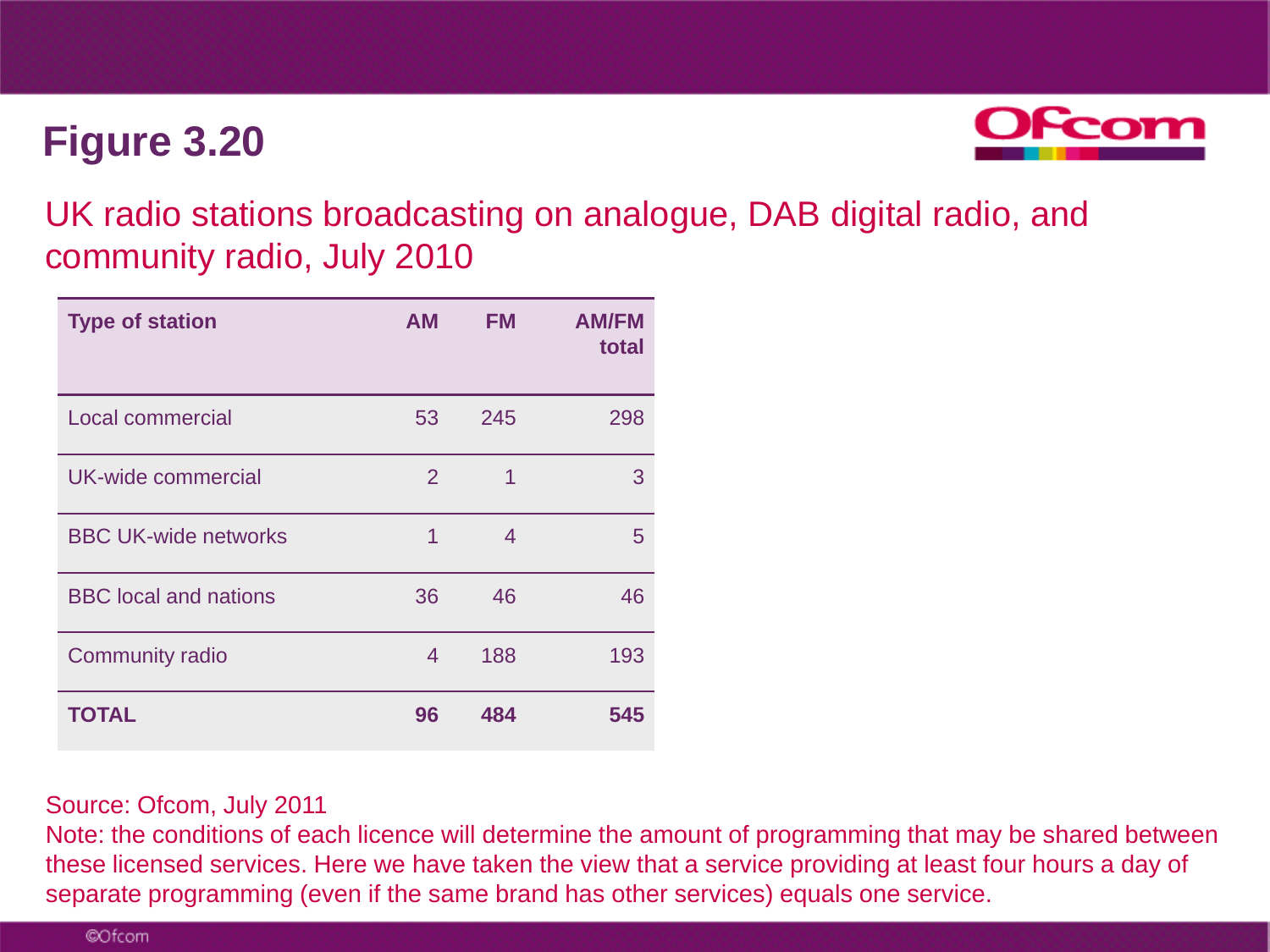

### Community radio income, by source

Community radio stations' income 2009/10



Source: Ofcom, community station revenues 2009/10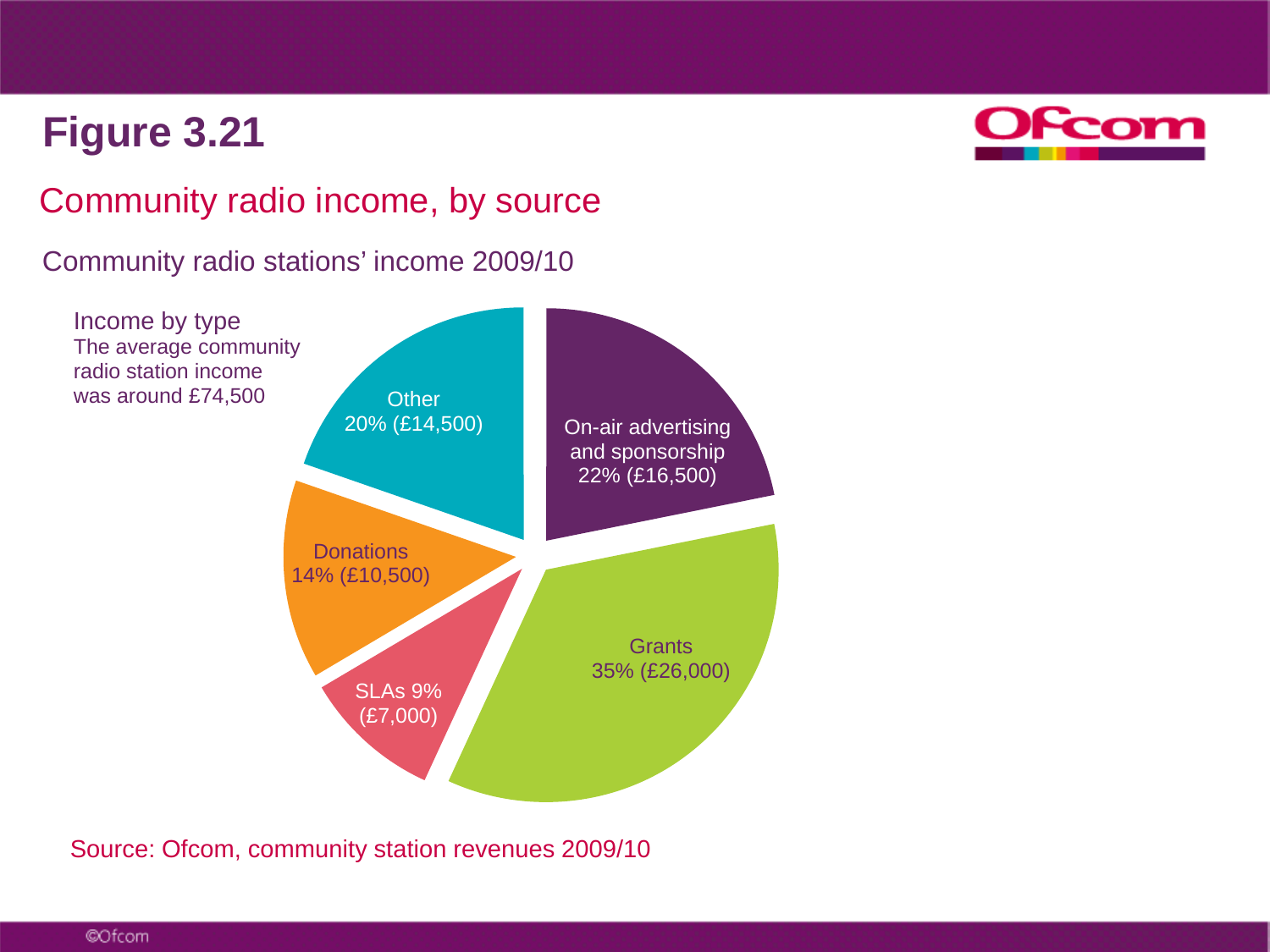

### Recorded music retail revenues: 2007-2010



Source: Entertainment Retailers' Association yearbook, 2011. Figures are nominal.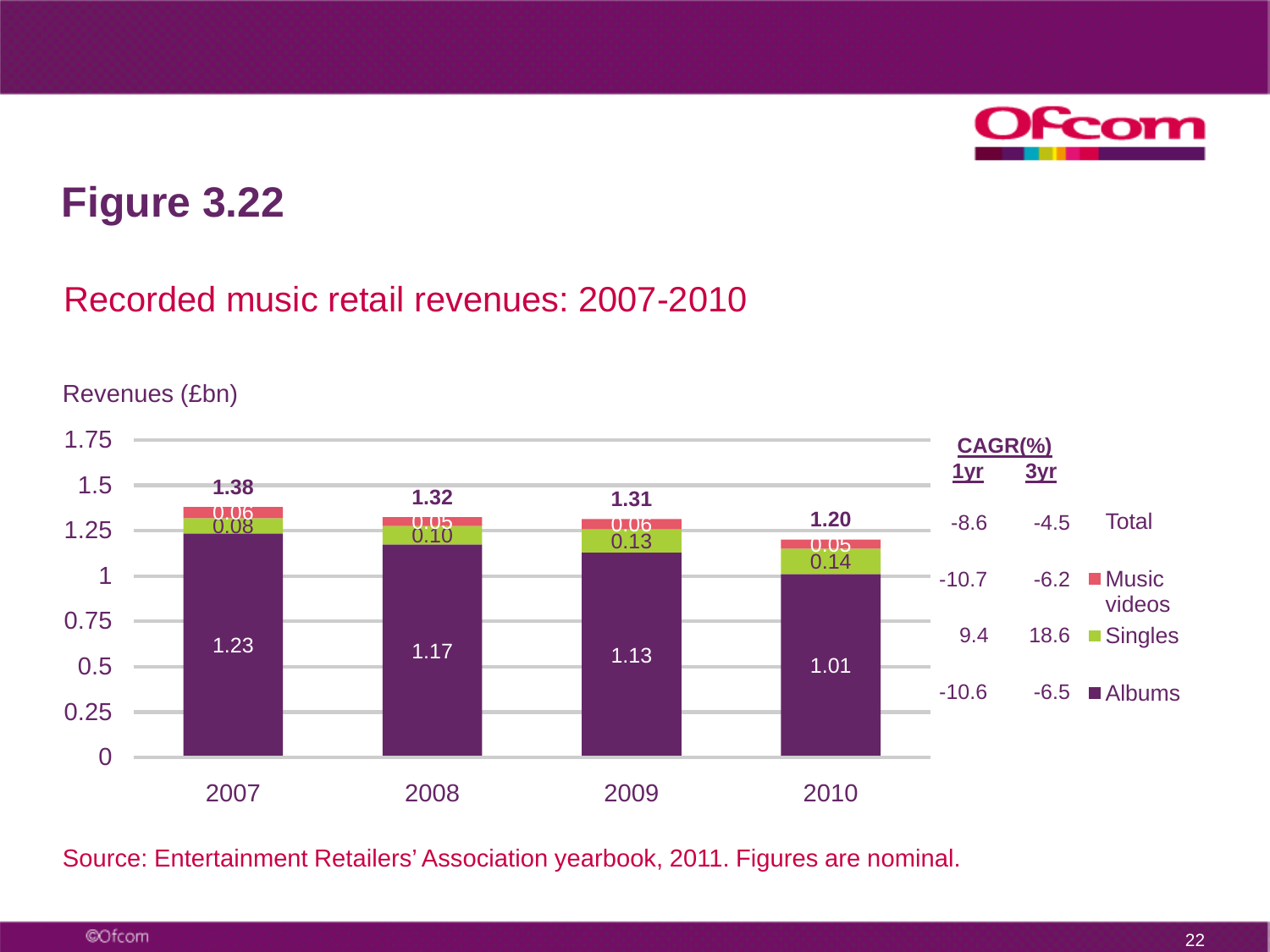

### Distribution of recorded music retail revenues: 2007-2010



Source: Entertainment Retailers' Association yearbook 2011 Note: This chart does not include revenues from music videos.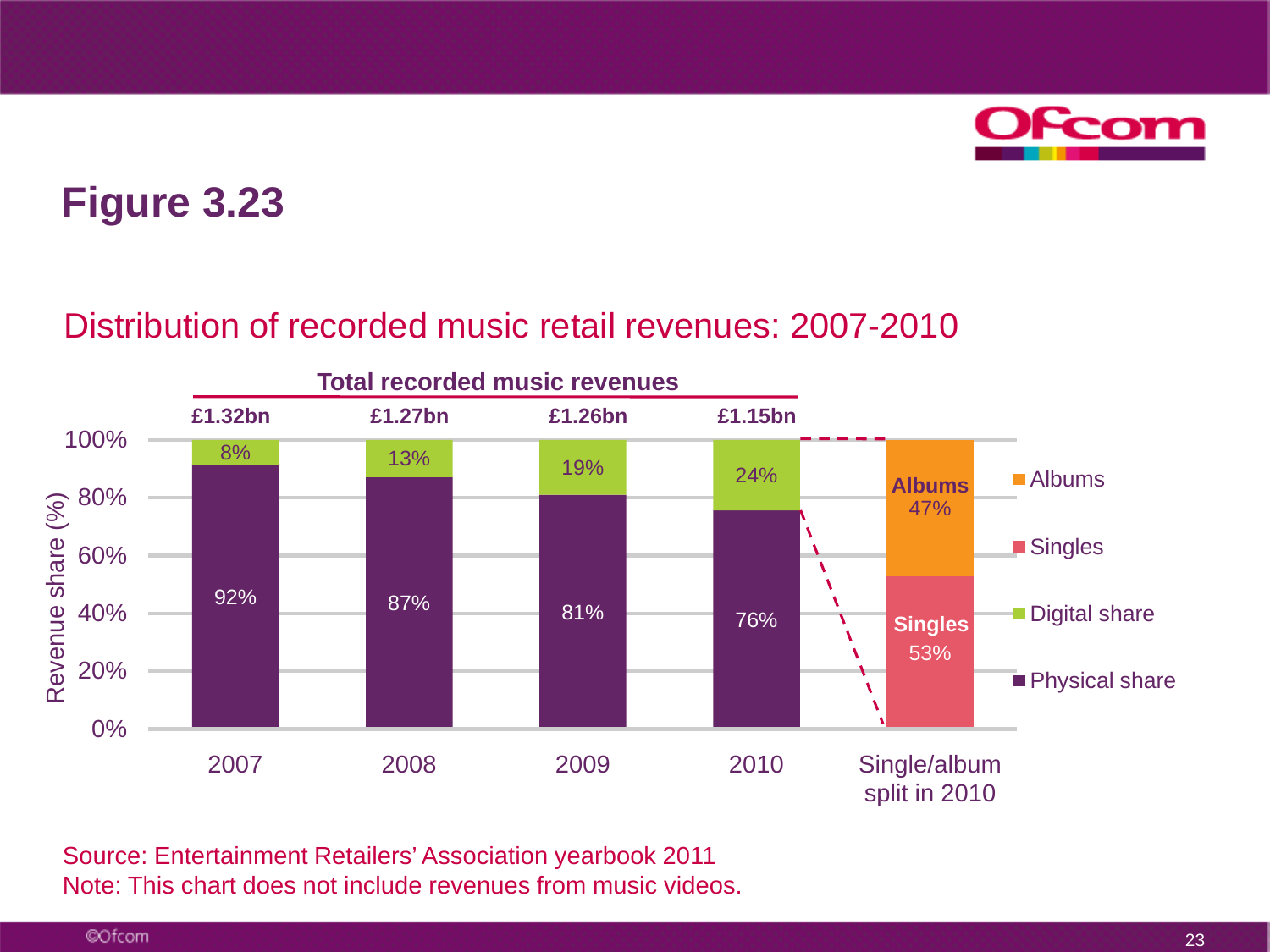

### Recorded music sales by volume: 2007-2010



Sales volumes (million units)

Source: Entertainment Retailers' Association yearbook 2011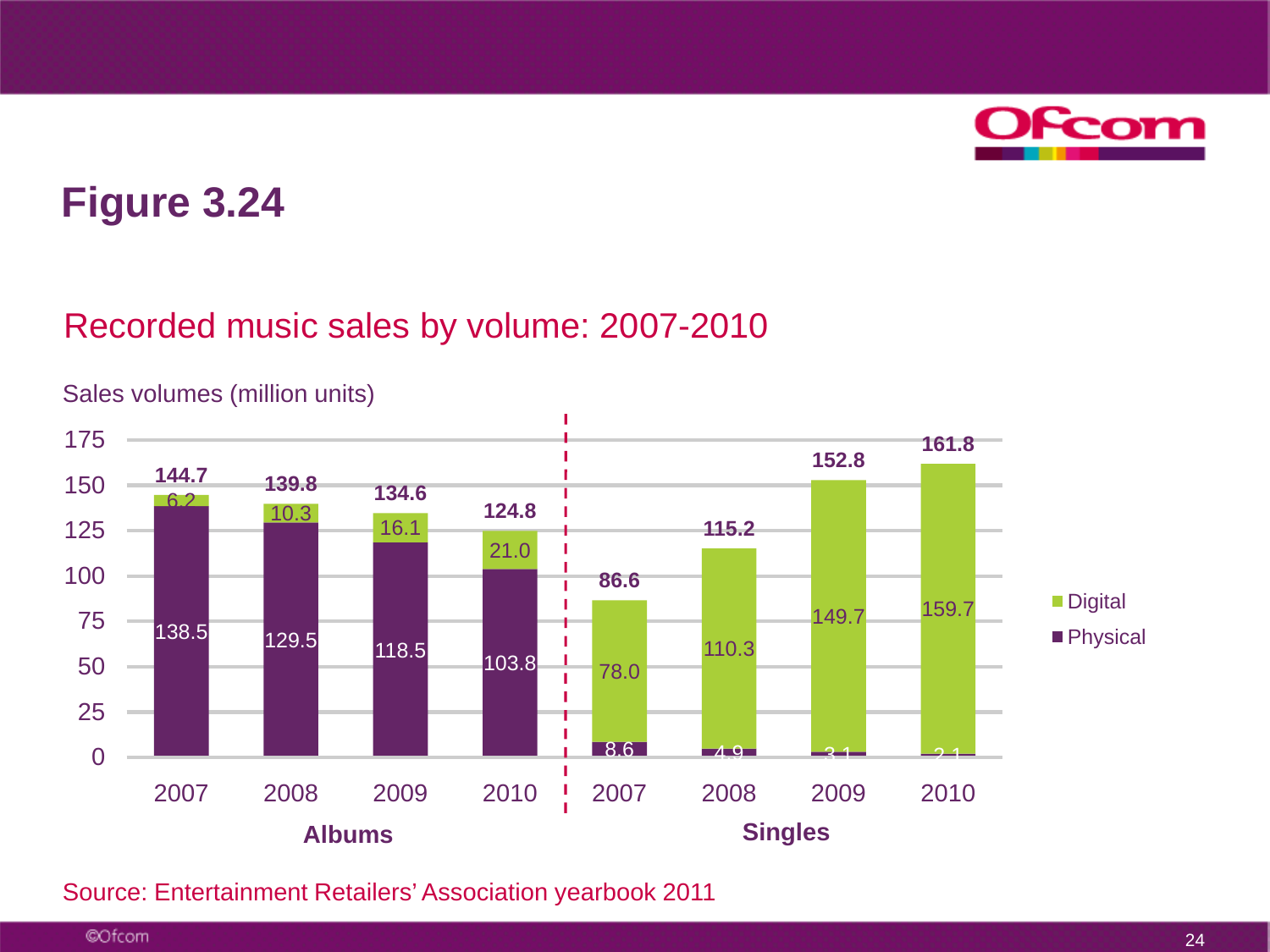

### Digital music revenues, by business model: 2005-2010

Revenues (£m)



#### Source: Screen Digest

Note: excludes revenue from ad-supported services. Due to different data sources this chart is not directly comparable with previous charts. Figures are nominal.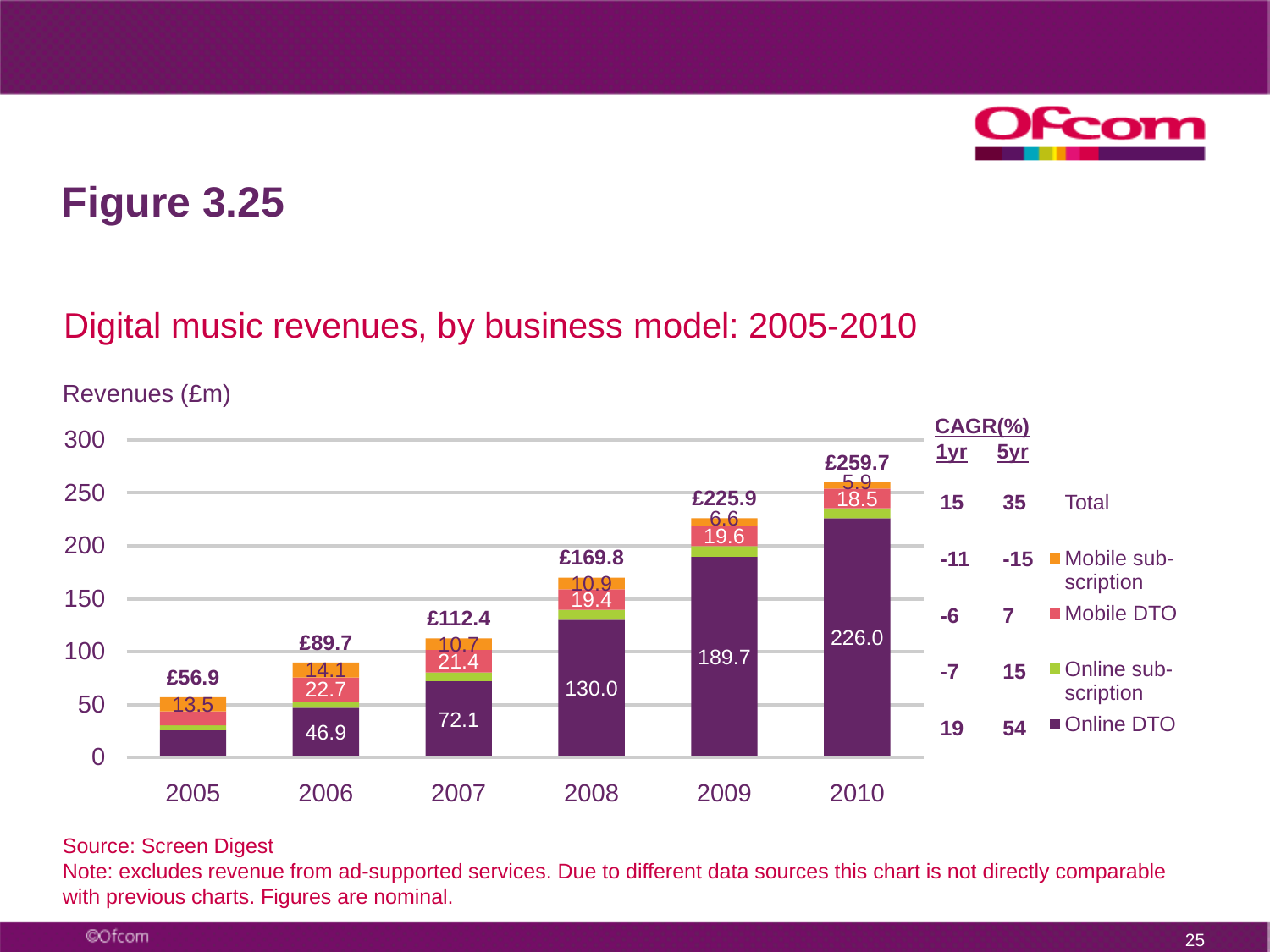# **Ofcom**

## **Figure 3.26**

### Reach of radio, by sector

#### Percent of population

| 100% | 89.7% | 90.0% | 90.4% | 89.3% | 89.7% | 89.6% | $90.6\%$ | 91.6%   | -All radio                 |
|------|-------|-------|-------|-------|-------|-------|----------|---------|----------------------------|
| 80%  | 66.5% | 66.8% | 65.9% | 65.8% | 66.1% | 64.9% | 67.1%    | 67.9%   | <b>AII BBC</b>             |
|      | 63.8% | 62.6% | 62.9% | 61.0% | 61.5% | 61.2% | 63.7%    | 66.0%   | All commercial             |
| 60%  |       |       |       |       |       |       |          | 61.8%   |                            |
|      | 58.2% | 58.3% | 57.6% | 58.1% | 59.0% | 58.5% | 60.6%    |         | <b>BBC</b> network         |
|      | 52.0% | 50.8% | 51.7% | 48.9% | 49.5% | 49.3% | 51.5%    | 52.9%   |                            |
| 40%  | 26.6% | 26.0% | 26.7% | 27.1% | 26.9% | 25.4% | 28.5%    | 30.9%   | Local commercial           |
| 20%  |       |       |       |       |       |       |          |         | National commercial        |
|      | 21.0% | 21.1% | 20.6% | 19.5% | 18.7% | 17.3% | 18.4%    | 19.8%   | <b>BBC</b> nations / local |
| 0%   | 5.2%  | 5.7%  | 6.1%  | 6.0%  | 6.2%  | 5.9%  | 6.3%     | 6.3%    |                            |
|      | 2004  | 2005  | 2006  | 2007  | 2008  | 2009  | 2010     | Q1 2011 | — Other                    |

Source: RAJAR, all adults (15+), 2004-2010 calendar years and Q1 2011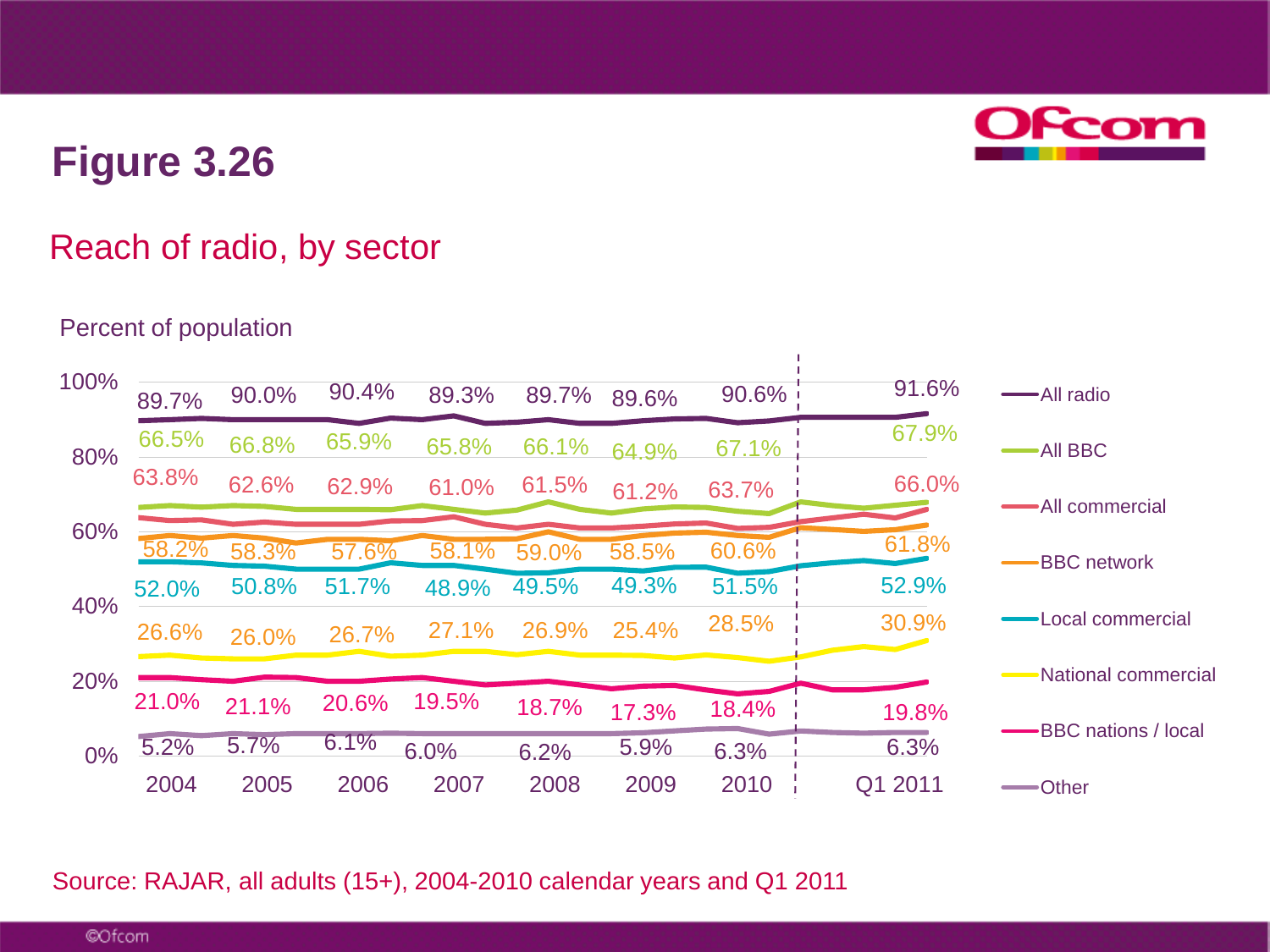### Share of listening hours, by sector

#### 54.0% 55.1% 54.4% 55.4% 55.7% 55.2% 55.2% 55.0%  $\frac{43.0\%}{44.0\%}$   $\frac{43.2\%}{45.4\%}$   $\frac{46.4\%}{46.7\%}$   $\frac{46.3\%}{46.2\%}$   $\frac{46.2\%}{46.2\%}$ 11.0% 11.1% 10.4%  $10.0\%$  9.3% 8.5% 8.9% 8.8%  $42.8\%$  43.2% 42.4% 42.2% 42.6% 43.4% 42.6% 10.0% 10.1% 10.5% 11.3% 10.6% 10.4% 11.1% 11.7% 34.2% 32.7% 32.8% 31.1% 31.6% 32.2% 31.5% 31.0%  $0\%$   $\frac{1.8\%}{1.8\%}$  2.1% 2.3% 2.2% 2.1% 2.2% 2.2% 2.2% 2.4% 20% 40% 60% All BBC BBC Network BBC local / nations All commercial National commercial Local commercial -Other 2004 2005 2006 2007 2008 2009 2010 Q1 2011

### Percent of listening hours

Source: RAJAR, all adults (15+), 2004-2010 calendar years and Q1 2011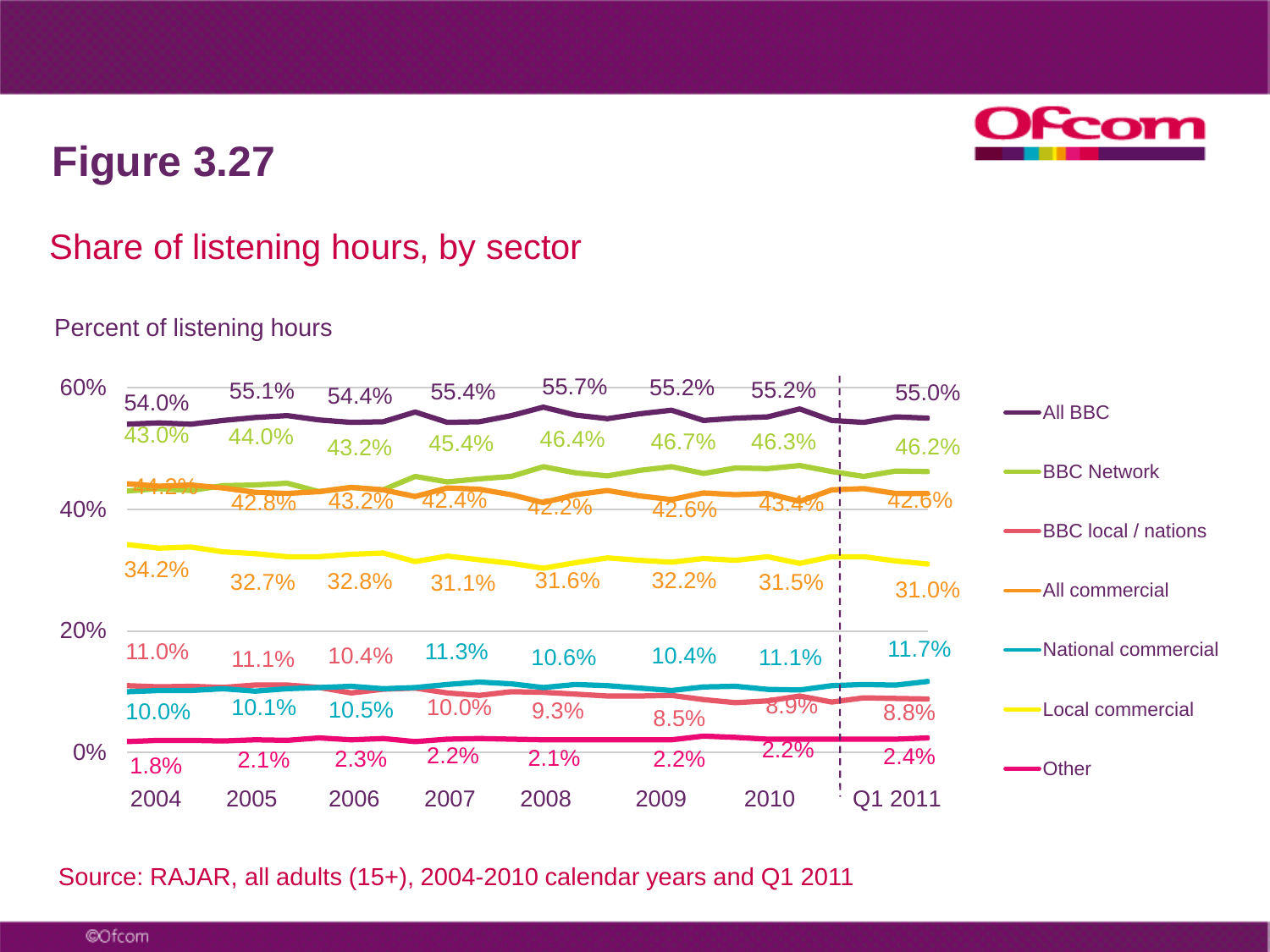

### Changes in listening hours by sector: 2005 - 2010

#### Percentage change in listening hours



#### Source: RAJAR, all adults (15+), data based on calendar years 2005 and 2010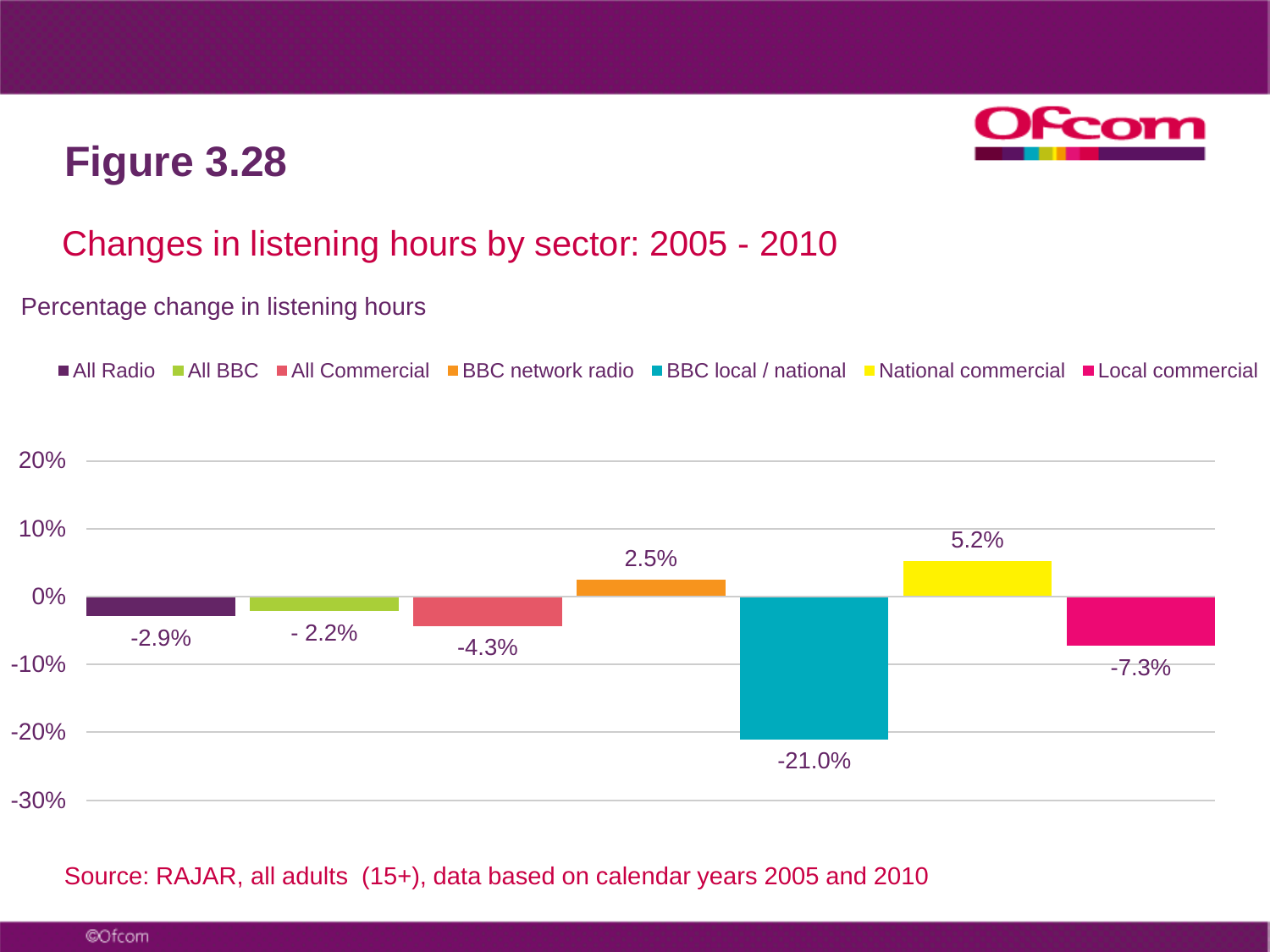

### Average weekly listening by demographic, year ending Q1 2011

#### Weekly listening hours



#### Source: RAJAR, all adults (15+), year ending Q1 2011, average weekly listening hours per head of population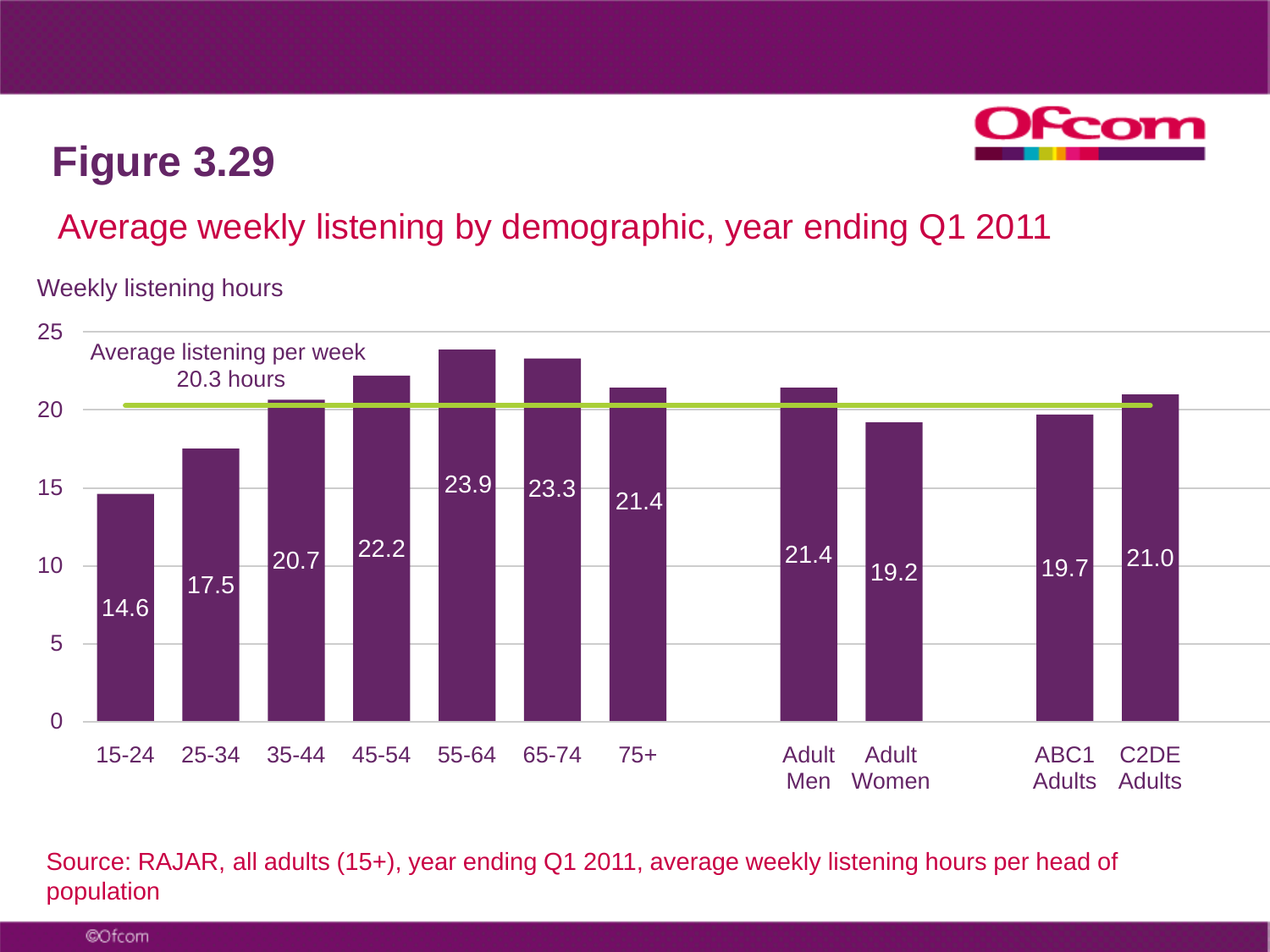

### Changes in listening hours by age: 2005-2010



Source: RAJAR, all adults (15+), data based on calendar years 2005 and 2010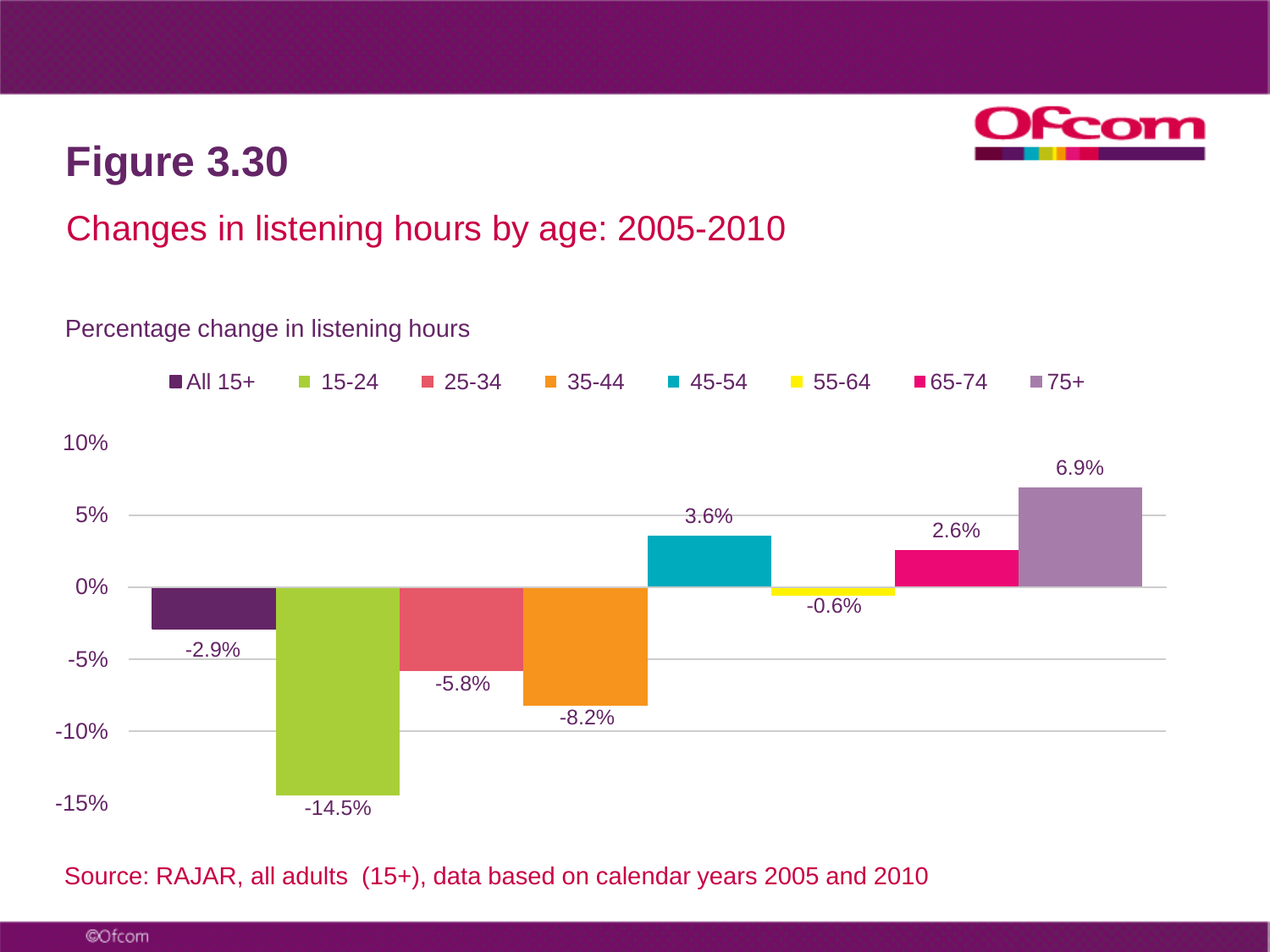### Most listened-to radio stations, year ending Q1 2011

Average weekly reach (millions) Many 1986 Mange year on year



Source: RAJAR, all adults (15+), year ending Q1 2011.

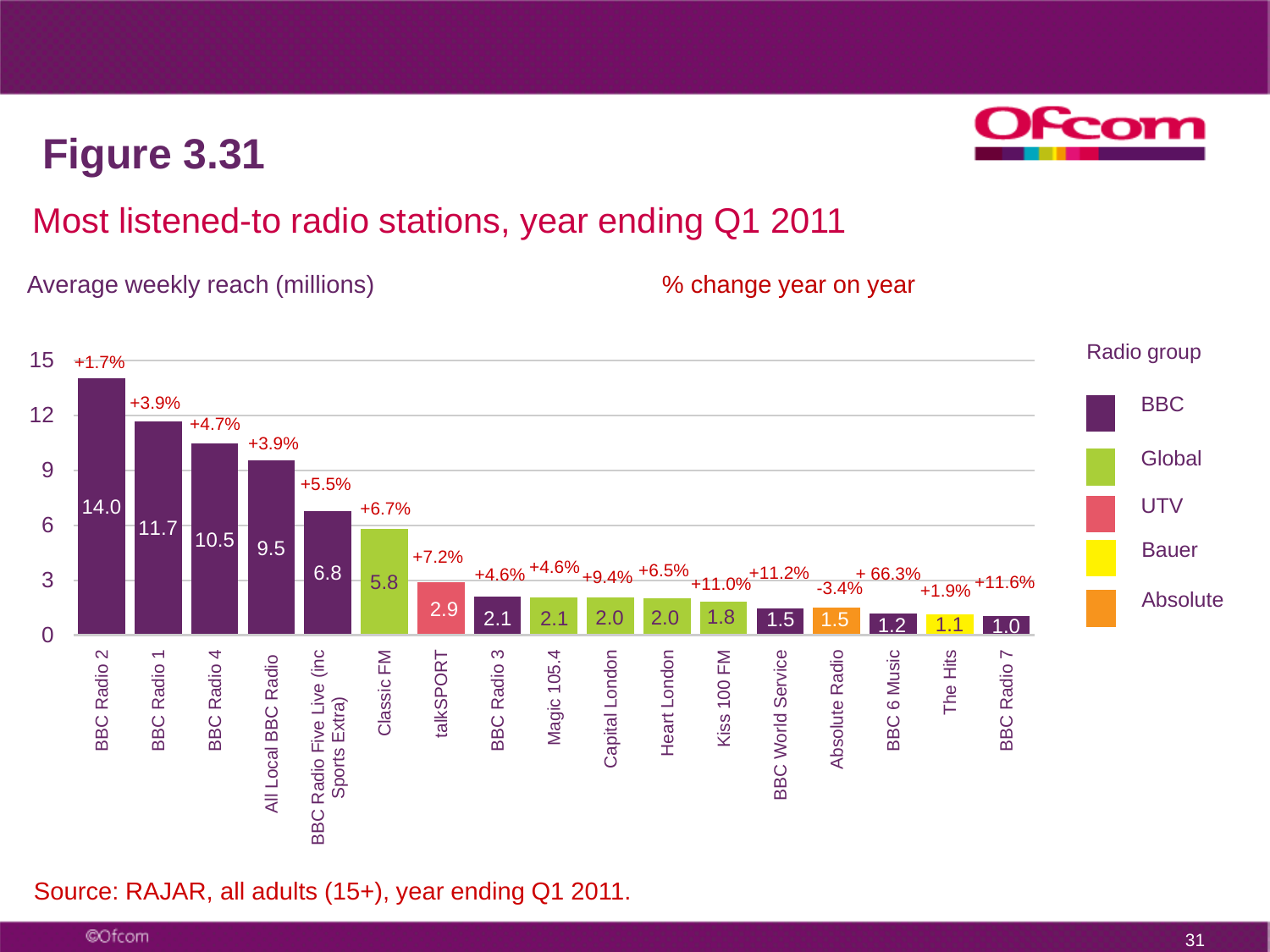

### Share of listening hours across analogue and digital platforms

Radio listening share by digital and analogue listening



Source: RAJAR Ipsos MORI/ RSMB. All adults (15+), data relates to corresponding year ending each date shown Note: Unspecified relates to listening where the radio platform was not confirmed by the listener.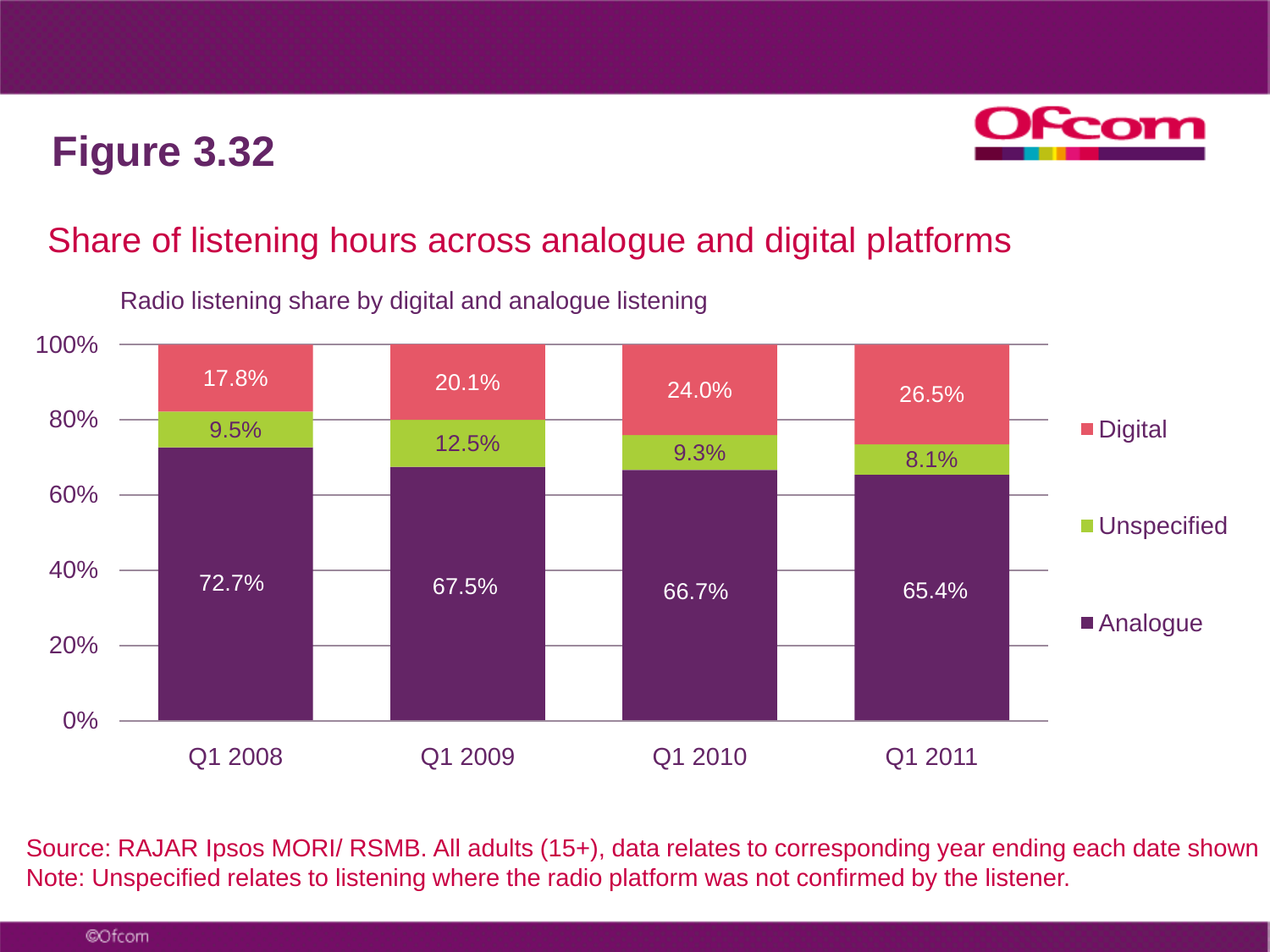

### Digital radio monthly listening by age group



Digital radio listening by age group (at least monthly)

Source: Ofcom research, Q1 2011 Base: All who listen to the radio (n=2811) Q: Use digital radio at least monthly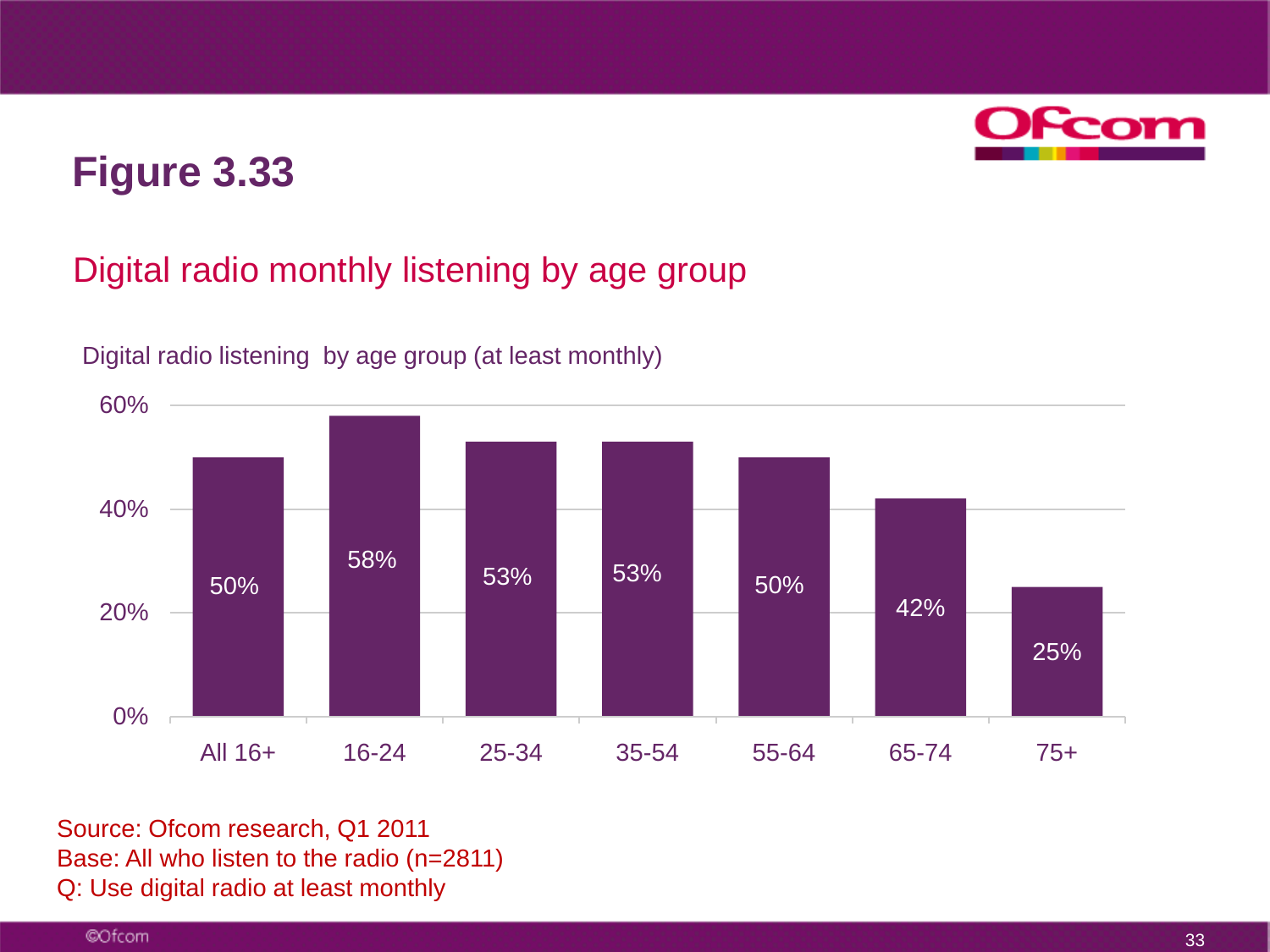

### Audience profiles and platform split, by sector and station, year ending Q1 2011



#### Source: RAJAR, Q1 2011, UK Adults aged 15+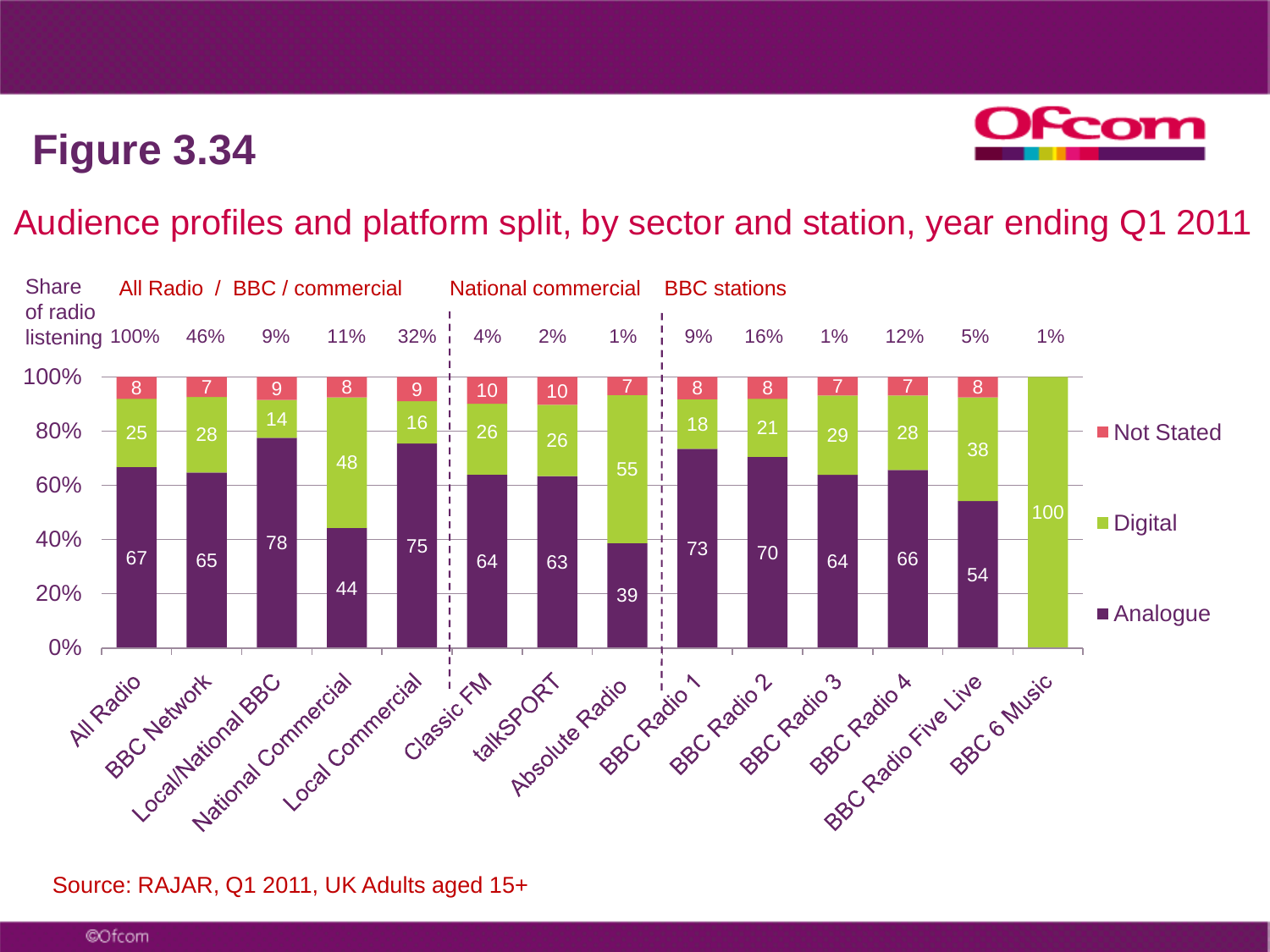

## Most listened-to digital-only stations, Q1 2011 **Figure 3.35**

Source: RAJAR, Q1 2011, UK adults aged 15+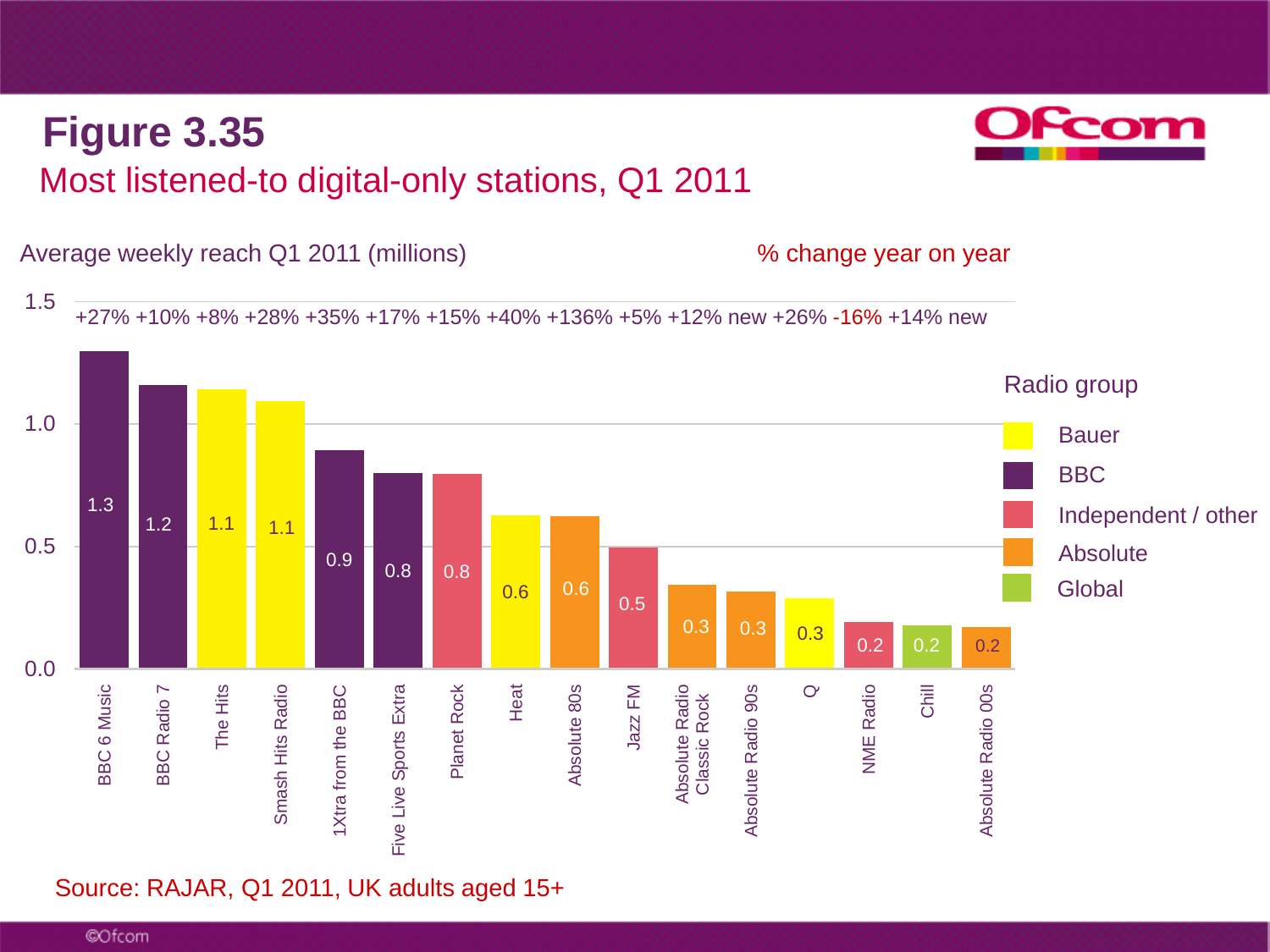

©Ofcom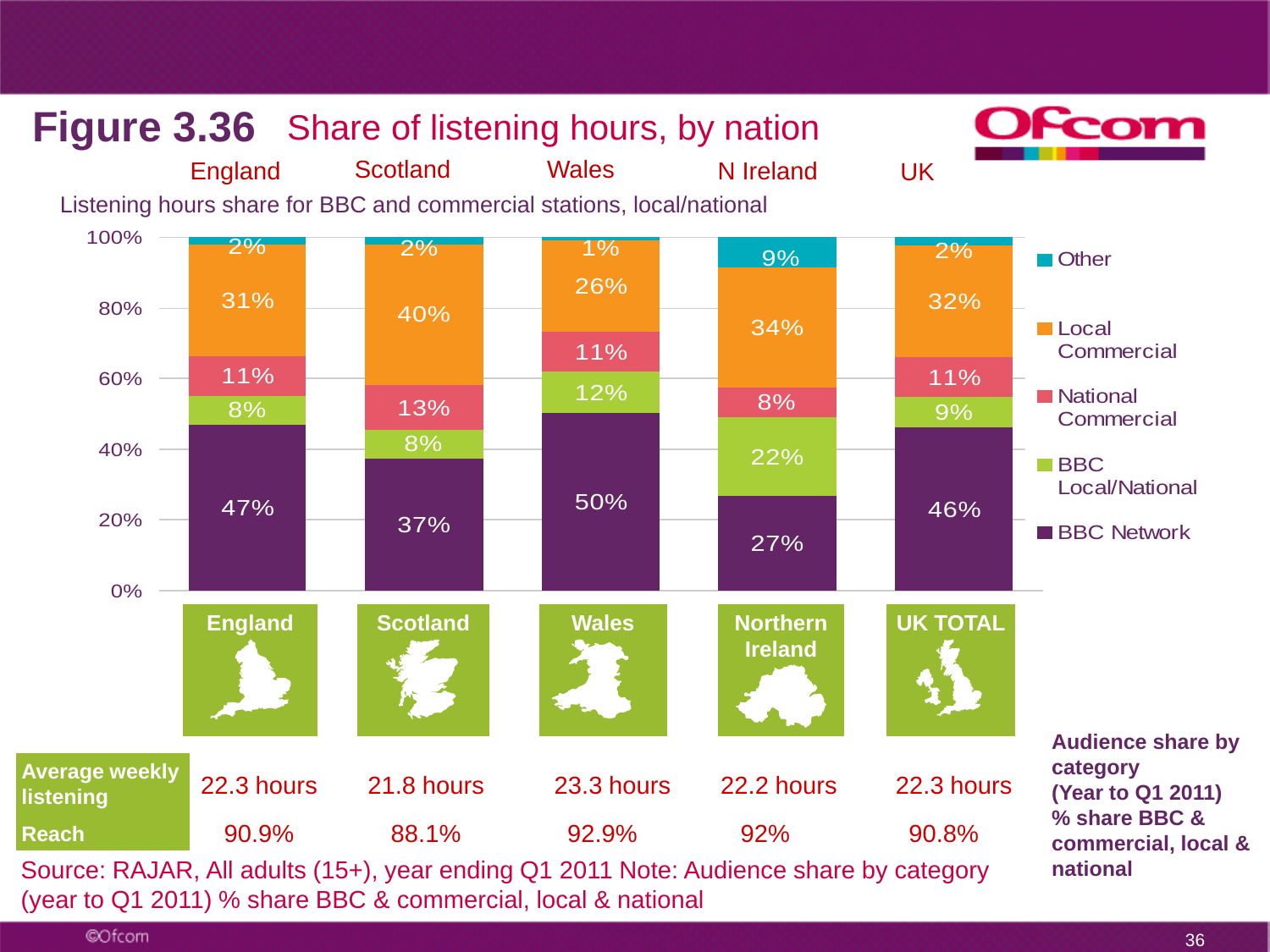

### Location of listening – year to Q1 2011



Source: RAJAR, year ending Q1 2011, UK adults 15+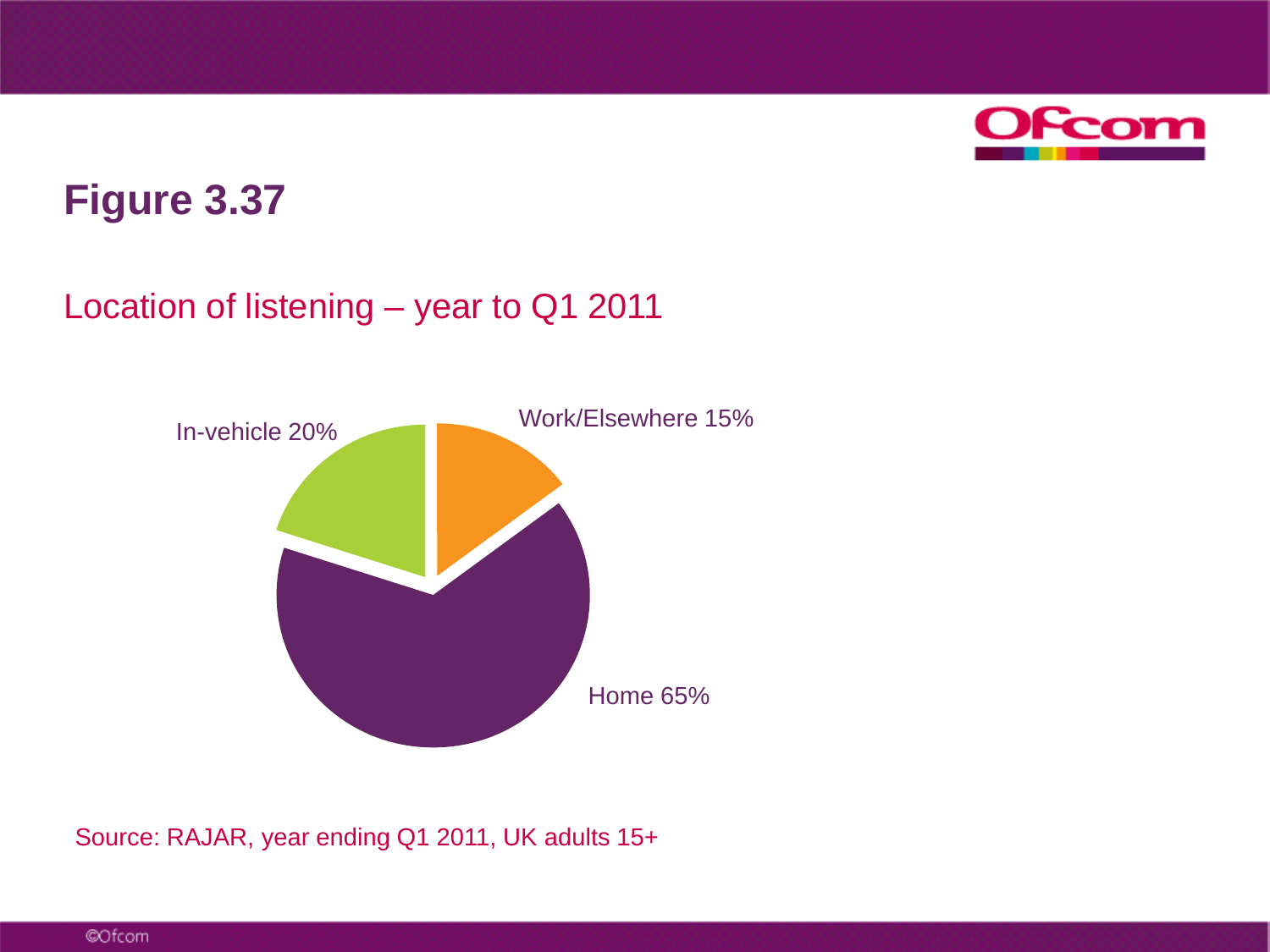

### Number of analogue and digital radio sets sold



Source: GfK sales data, 2006-2011. Note: Figures cover GB only, GfK Panelmarket data represents over 90% of the market. Categories of device included are; portable radios, personal media players, car audio systems, home audio systems, clock radios, radio recorders, headphone stereos, tuners and receivers.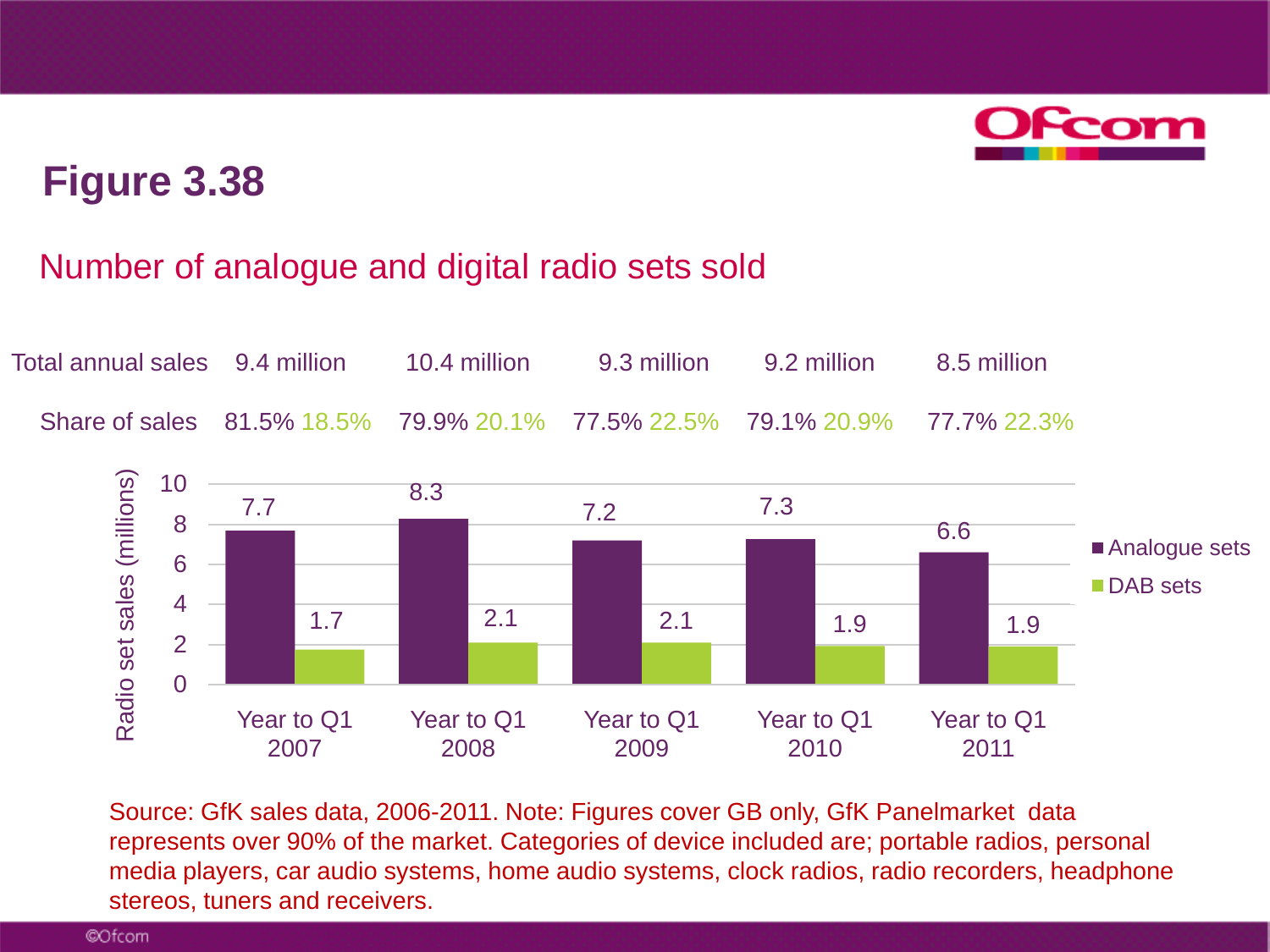

### Have you heard of the term 'DAB' or 'digital radio'?



#### Source: Ofcom research 2011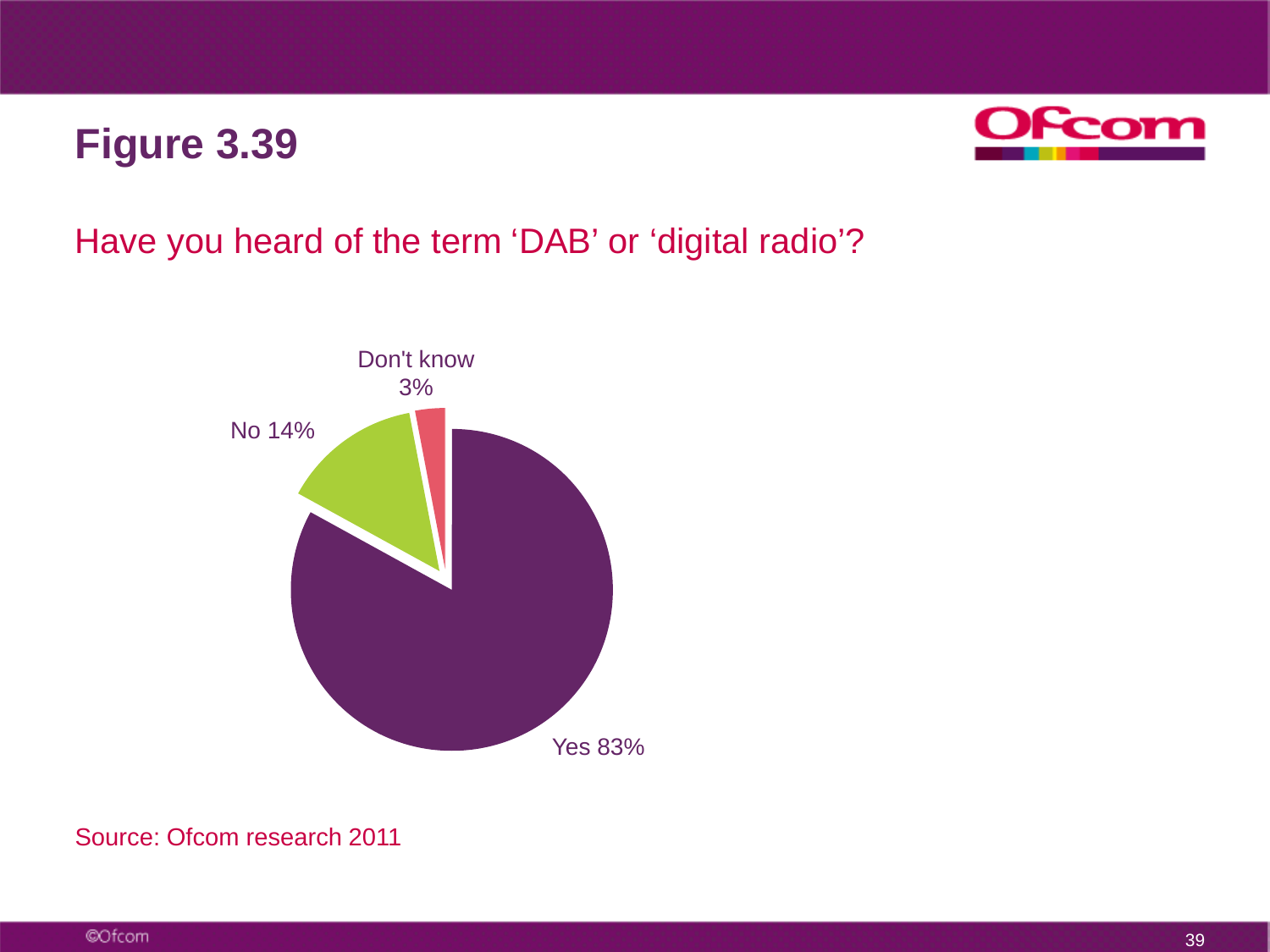

### Likelihood of buying a DAB radio within the next 12 months

Percentage of respondents who listen to the radio and have any active radio sets at home but have no DAB set in the home



Source: Ofcom research, Q1 2011

Base: Those who listen to the radio and have any active radio sets but have no DAB sets in the home (n=1304) QP12: How likely is it that your household will get a DAB radio in the next 12 months?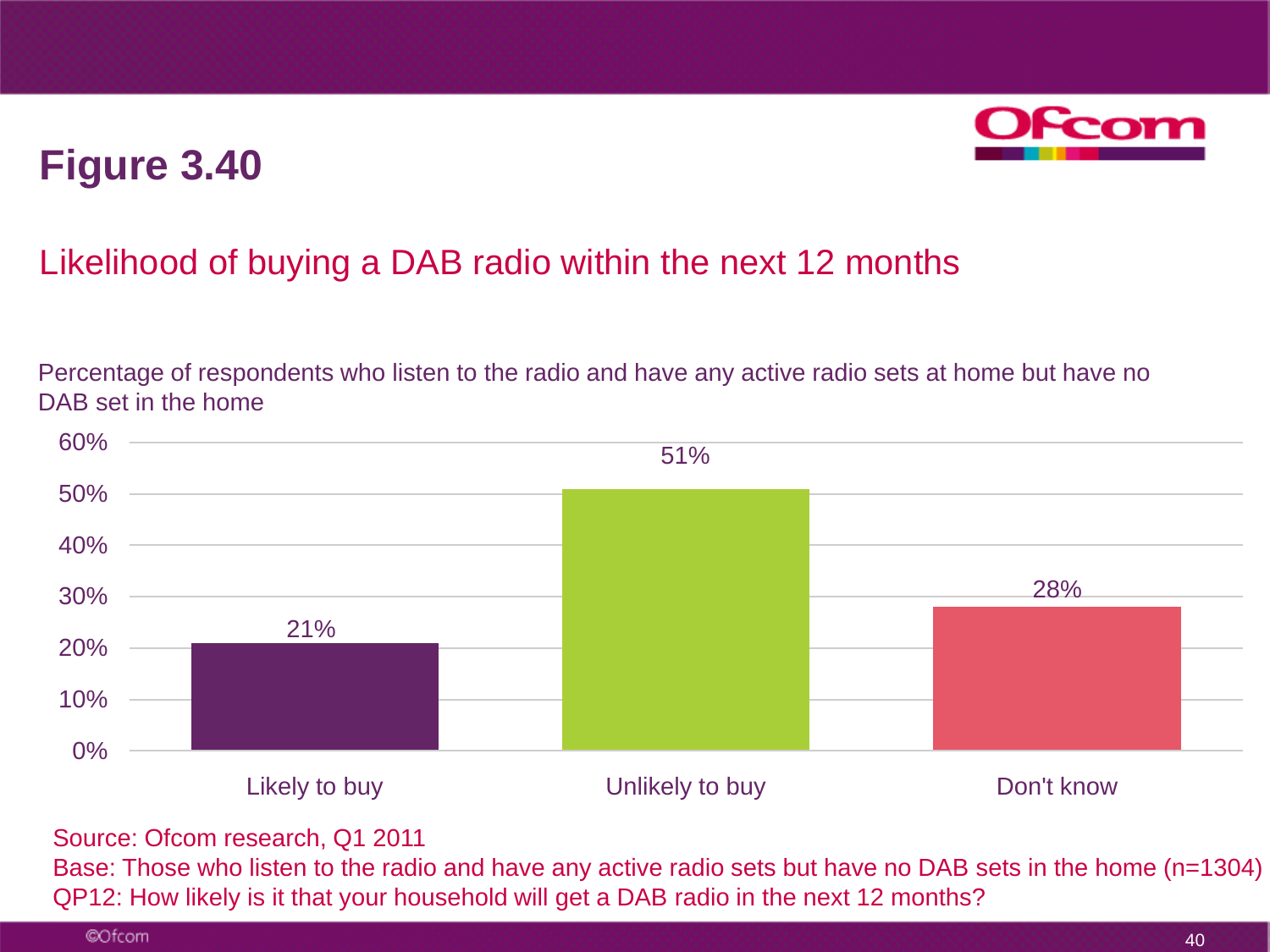![](_page_41_Picture_1.jpeg)

### Unique audience of selected music streaming sites

![](_page_41_Figure_3.jpeg)

Source: UKOM / Nielsen. Month of April 2011, home and work panel. Applications included.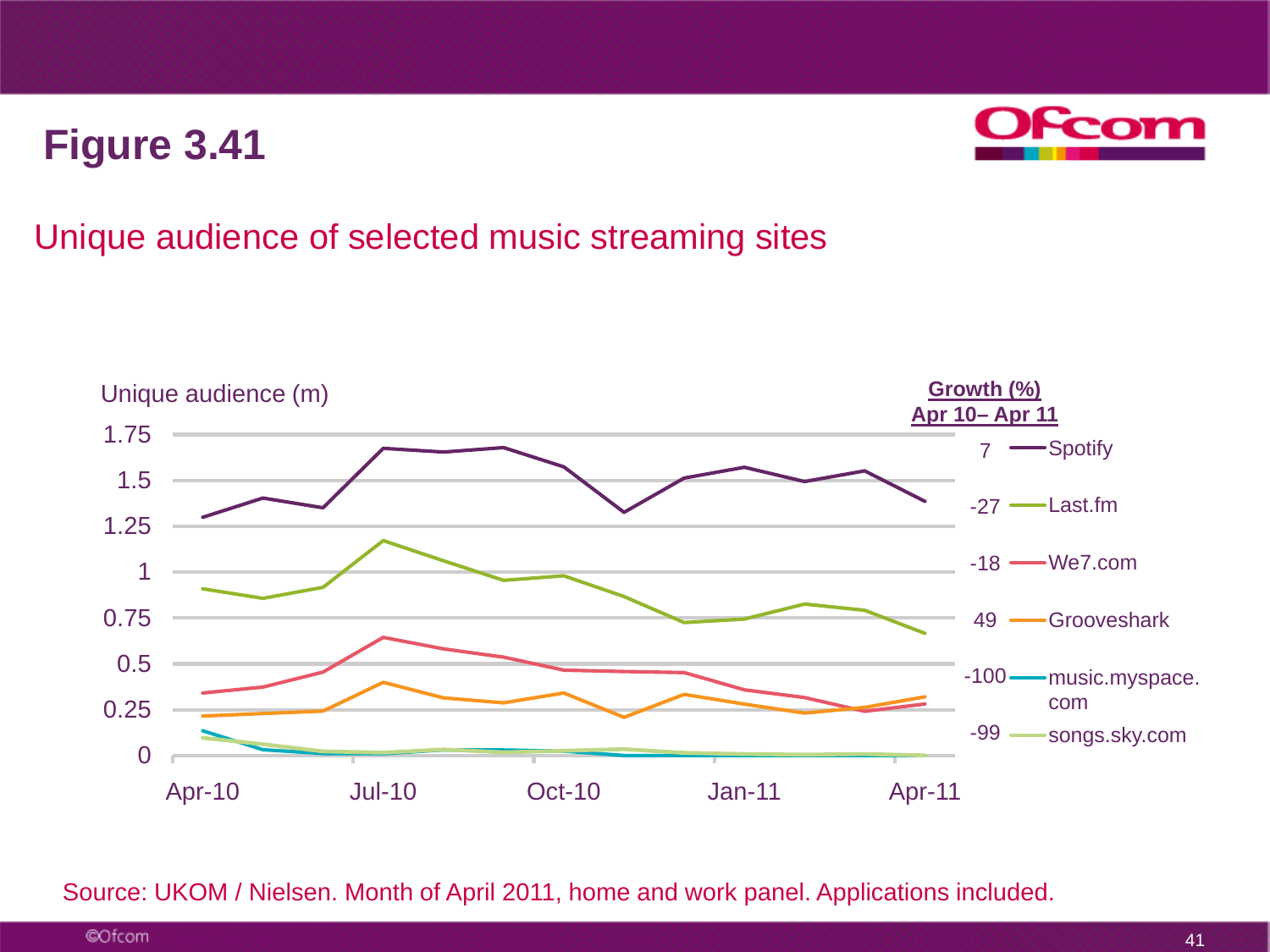![](_page_42_Picture_1.jpeg)

### Audio internet usage

![](_page_42_Figure_3.jpeg)

QE10A. Which, if any, of these do you or members of your household use the internet for whilst at home? Source: Ofcom research, Q1 2011 Base: Those with access to the internet at home (n= 2534)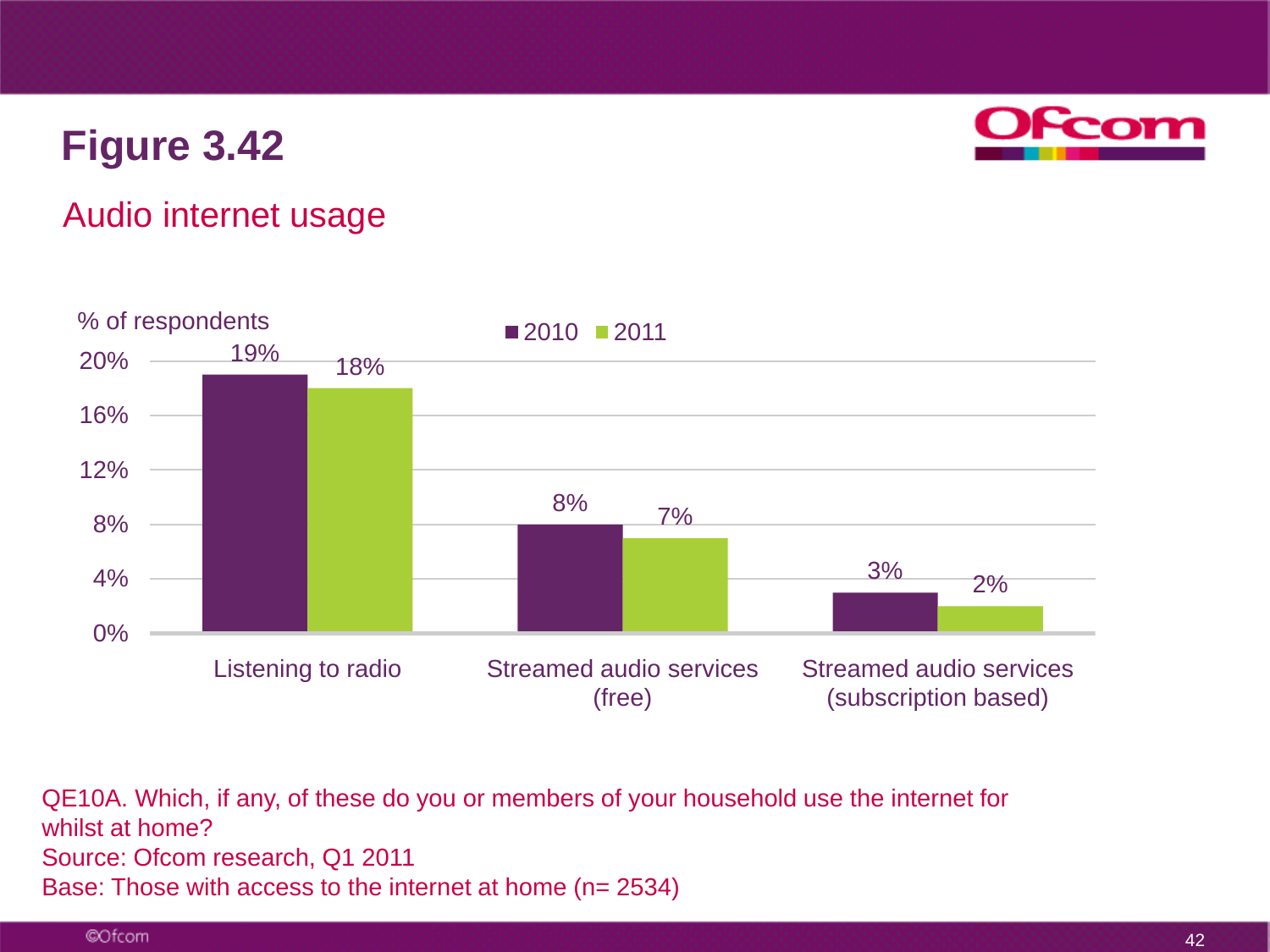![](_page_43_Picture_1.jpeg)

### Time spent using selected music services and media players

![](_page_43_Figure_3.jpeg)

Source: UKOM/Nielsen. Month of April 2011. Home and work panel. Applications included.